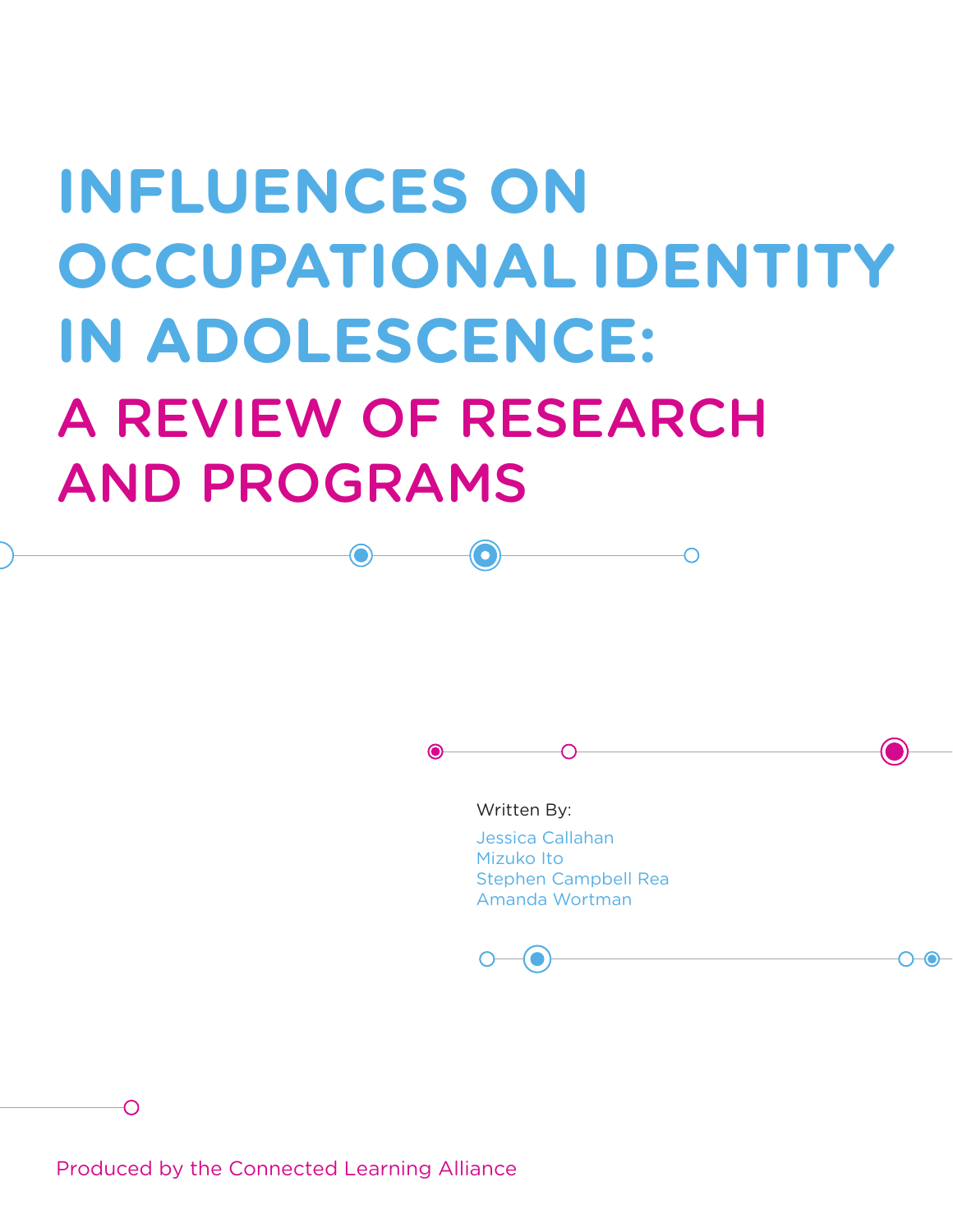This edition of **INFLUENCES ON OCCUPATIONAL IDENTITY IN ADOLESCENCE** is licensed under a Creative Commons Attribution Unported 3.0 License (CC BY 3.0) http://creativecommons.org/licenses/by/3.0/



Published by the Connected Learning Alliance. Irvine, CA. May 2019. A full-text PDF of this report is available as a free download from https://clalliance.org/publications/

Suggested citation:

Callahan, Jessica, Ito, Mizuko, Campbell Rea, Stephen and Amanda Wortman. 2019. *Influences on Occupational*  Identity in Adolescence: A Review of Research and Programs. Irvine, CA: Connected Learning Alliance.

2 | INFLUENCES ON OCCUPATIONAL IDENTITY IN ADOLESCENCE: A REVIEW OF RESEARCH AND PROGRAMS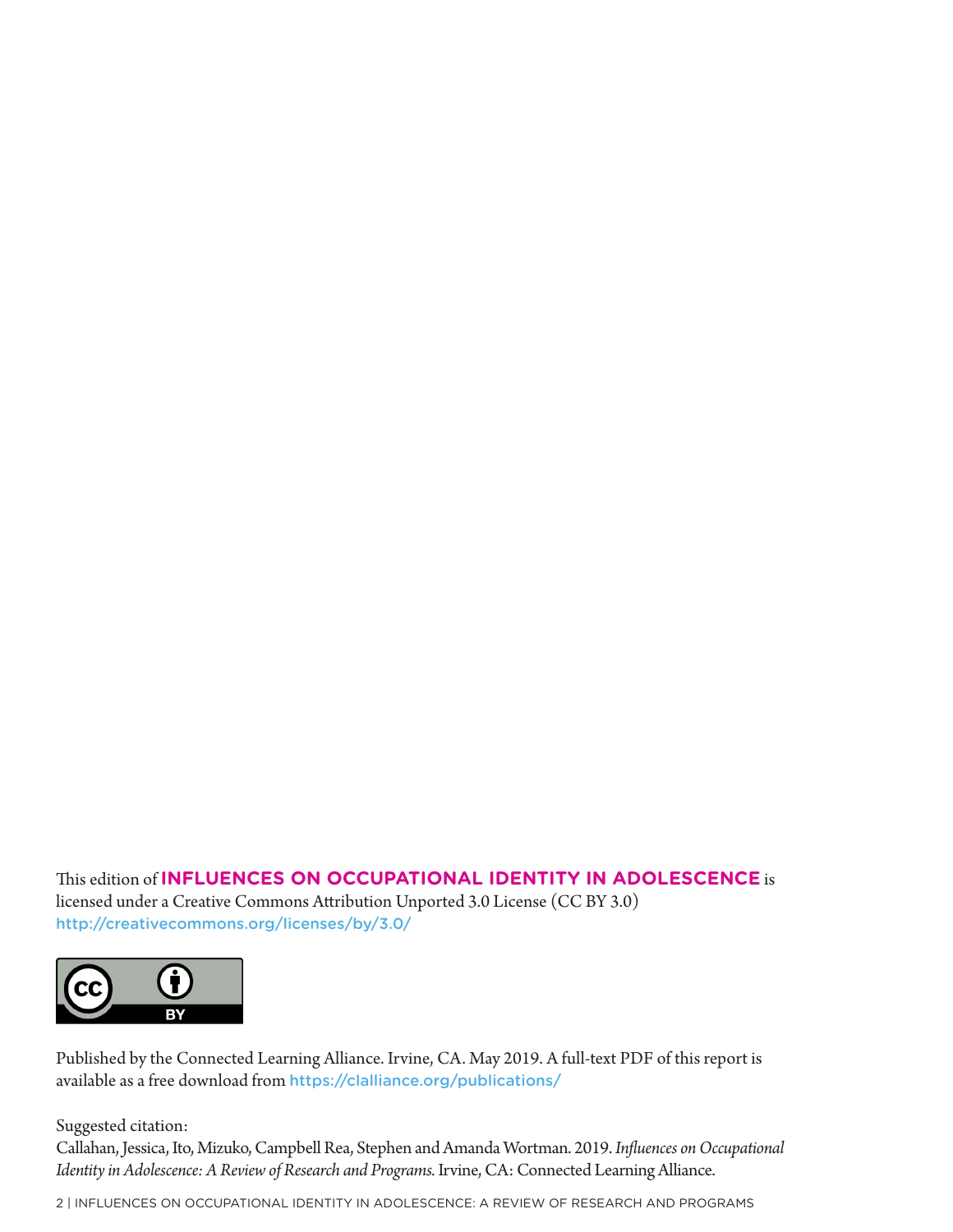## EXECUTIVE SUMMARY

## **INFLUENCES ON OCCUPATIONAL IDENTITY IN ADOLESCENCE: A REVIEW OF RESEARCH AND PROGRAMS**

 $\bigcirc$   $\bigcirc$ 

This report synthesizes research and programs centered on youth occupational identity—their vision of their future selves in the workforce, what they like to do, what they believe they are skilled at, and where they feel they belong. The report outlines a three-part framework for understanding influences and barriers that are tied to occupational identity outcomes of self-concept, self-efficacy, and a sense of belonging.

- **1. Exposure** to role models, media, and instructional content influences how youth value and identify with different activities and occupations. Stereotypes create associations between occupations and identity categories such as race, class, and gender, creating barriers for many youth.
- **2. Engagement** in activities parallel to professional practices in educator-guided projects and hands-on experiences. Implicit bias poses a barrier to marginalized youth when they get social cues that engagement in high-value fields is not for kids like them.
- **3. Participation** in authentic communities of practice through work experiences, internships, and civic action. Homophily, or the tendency to associate with others who share culture and identity, can inhibit participation in groups where they feel they do not belong.

The report suggests areas for further research that could offer actionable findings for programs seeking to influence youth occupational identity:

- Study of the influence of popular media representation on occupational identity, particularly targeted studies on the influence of alternative representation on the self-concept of marginalized youth.
- Research on how parents and families mediate and influence occupational identity, particularly between culturally specific subgroups.
- Investigation of *specific* program features in terms of occupational identity, particularly features and design approaches that lead to equity outcomes.
- Studies of the impact of social capital and relationships on feelings of belonging in occupational fields, particularly for marginalized youth.
- Across the board, more research on equity-oriented levers and influences specific to marginalized youth.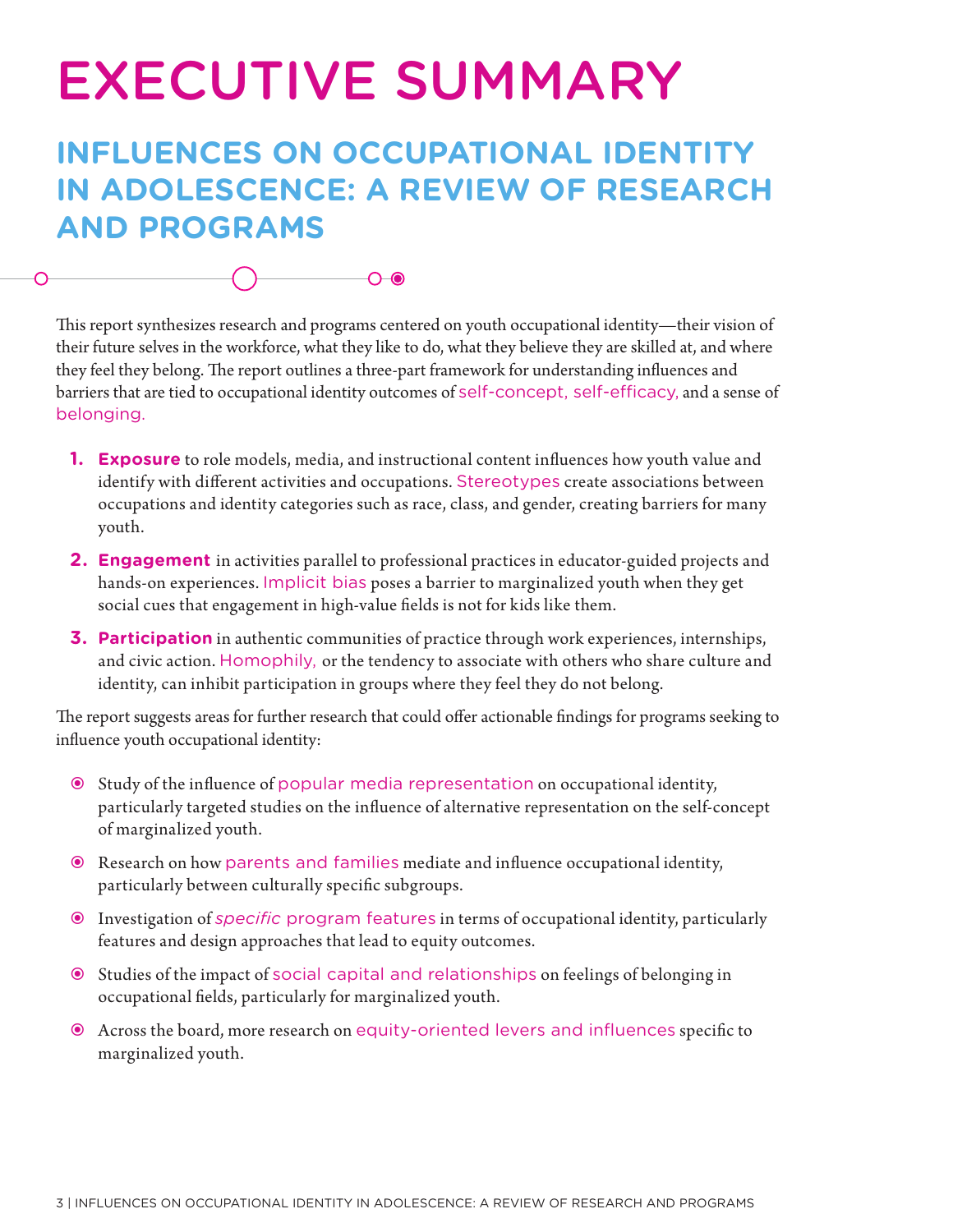The report surveys educational programs that seek to influence occupational identity and vocational outcomes, with an emphasis on programs that address barriers for marginalized youth. While very few programs explicitly target occupational identity, the following approaches show promise:

- High-engagement programs that target marginalized youth and offer mentorship, training, and job-placement support are effective though resource intensive.
- Career exposure and apprenticeship programs in museums and other professional organizations are promising for building distributed capacity for influencing and expanding opportunities for occupational identity development.
- Many educational programs in and out of school target occupational identity development, but very few programs link formal and informal learning, which is a missed opportunity.
- Few educational programs are intentional and systematic in applying equity-oriented approaches to developing occupational identity. Deploying these approaches to large-scale programs that may not currently be equity focused could be a productive path to achieving equity goals.
- Very few interventions target influence through the family, although research indicates that parents exert a powerful influence in defining career aspirations and guiding their children's educational and career choices.
- Another underused form of engagement is asset-based approaches that stress youth agency, volunteerism, and civic action. Amplifying existing efforts in this area and more innovation on youth-driven efforts could yield more scalable and high-impact interventions.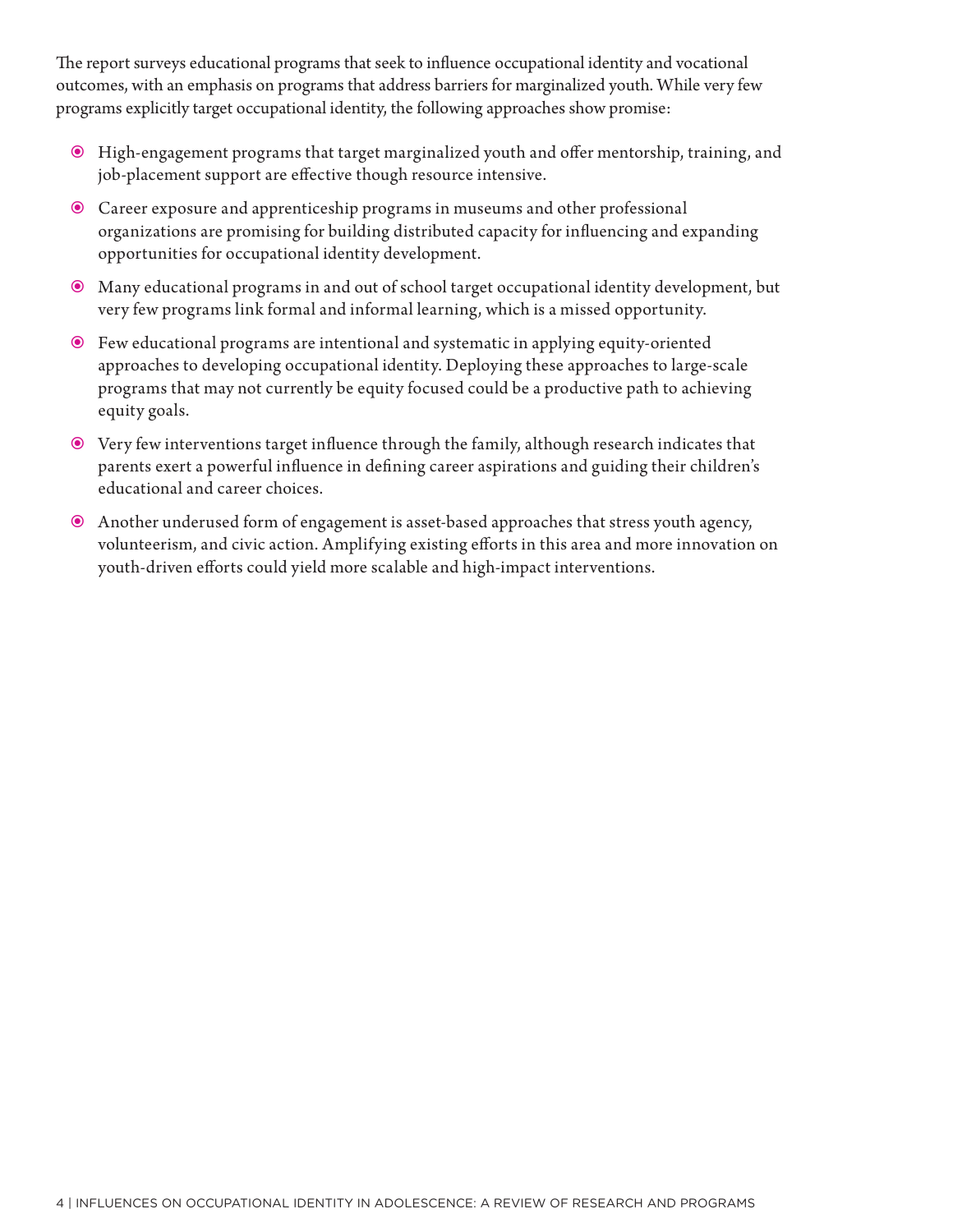## **INFLUENCES ON OCCUPATIONAL IDENTITY IN ADOLESCENCE: A REVIEW OF RESEARCH AND PROGRAMS**

Pathways to viable and high-value occupations are broken for many youth. Labor market expert Tony Carnevale argues that ever since *A Nation at Risk* was published (National Commission on Excellence in Education 1983), the high school curriculum has emphasized an academic "new basics" focus that has crowded out career preparation. In his advisory role for this report, he argued that "it is no longer a question of whether youth are adequately prepared for the job market by the K–12 system—they aren't." Add to this the globalized marketplace for talent, and changing workforce needs due to automation, and creating viable occupational pathways becomes ever more challenging.

In order to address this gap, many programs have focused on support for skill development and workforce training, including STEM programming, vocational training, job placement, and reskilling. Educators and policymakers have been making headway in modernizing school curricula through efforts such as CS4All and expanded STEM offerings. Despite this, pathways are still insufficient for STEM specialties. Even with the push for STEM preparation, student interest is stagnant (ACT 2016), particularly among underrepresented minority students.**<sup>1</sup>** Questions of diversity and inclusion continue to plague professional communities even in progressive enclaves such as Silicon Valley. In response, researchers and educators have focused growing attention on issues of culture and identity, and on related barriers such as stereotype threat and implicit bias. This report reviews and synthesizes this growing area of research and intervention, focusing specifically on occupational identity development in adolescence.

Most efforts are aimed at expanding occupational pipelines and focus on relatively direct interventions such as skill development through education, job placement, and industry incentives. Occupational identity development is an underexplored piece of the puzzle in improving pathways to occupations for youth, and particularly important when they are from underrepresented groups. We focus specifically on adolescence as a key period when identity is still in development, but youth are honing in on specific career pathways. While a robust body of research in the social and behavioral sciences has investigated identity development and varied forms of discrimination, research on the impact of specific interventions on occupational identity is still relatively sparse. Even with programs that do have impacts on occupational identity, most research centers on traditional academic outcomes. In this report, we first summarize key concepts from social and behavioral research about occupational identity, presenting a framework for how to understand varied influences in relation to different forms of intervention. The second half of the report reviews what evidence does exist for the effectiveness of interventions, surveying studies of specific programs that influence occupational identity.

5 | INFLUENCES ON OCCUPATIONAL IDENTITY IN ADOLESCENCE: A REVIEW OF RESEARCH AND PROGRAMS

**<sup>1</sup>** Among White students, when their exposure to math and science increased by 1 point above the mean of this factor score, the increase in the probability that the students would intend to major in STEM was .515. This increase in the probability of STEM intent would be .287 for Asian students and only .124 for underrepresented minority students (Wang 2013).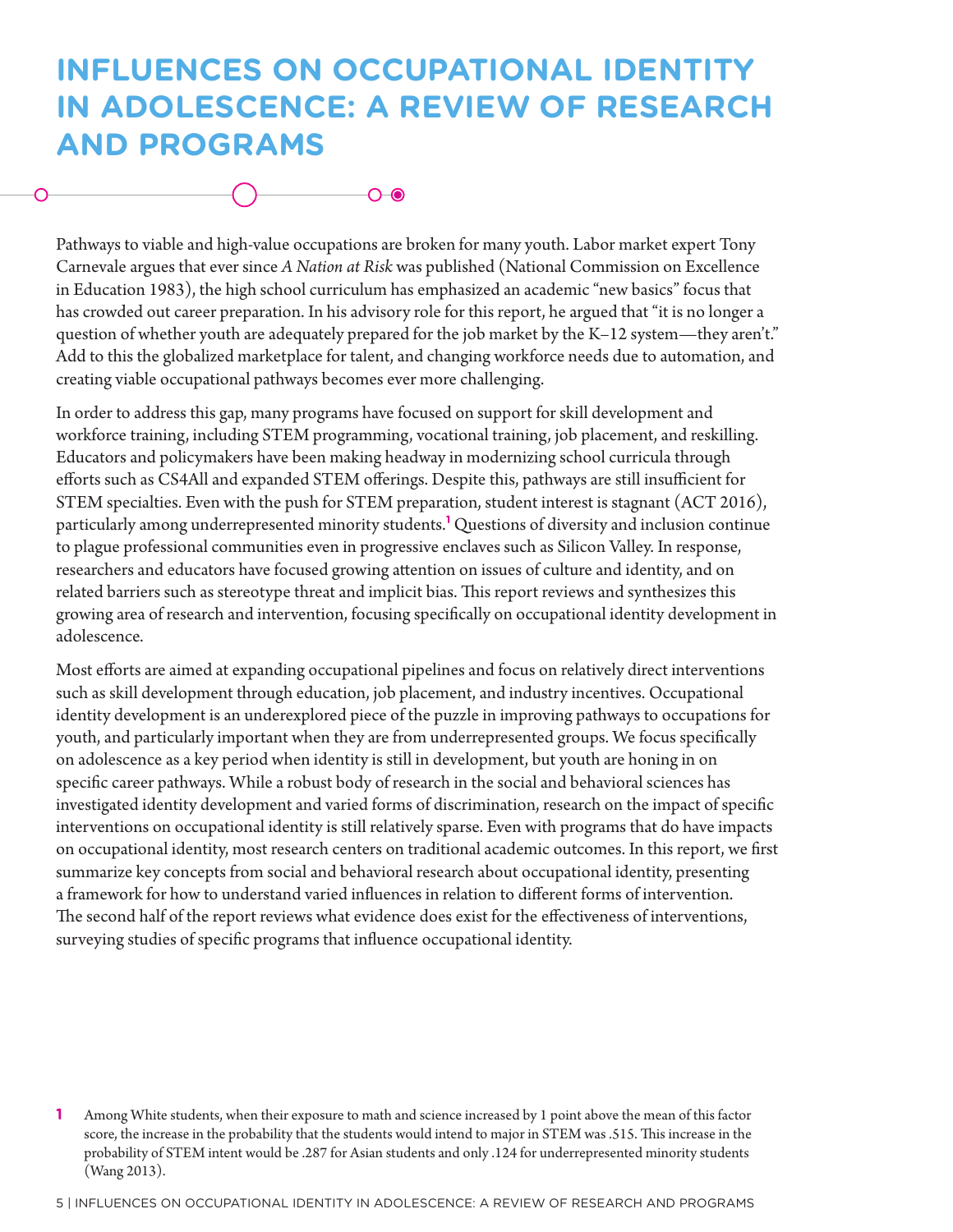## **OCCUPATIONAL IDENTITY**

We understand youth occupational identity to be a vision of future selves in the workforce—what they like to do, what they believe they are skilled at, and where they feel they belong. These aspects of occupational identity can be understood through the following concepts from the social and behavioral sciences.

∩⊣∩

**1. Self-concept**, or individuals' representations and evaluations of themselves, influences how they understand their own abilities and capacities and the choices that they make to pursue one activity as opposed to another. In other words, "self-concept does not merely reflect ongoing behavior, it actually guides behavior" (Brummelman and Thomaes 2017:1764). Self-concept is influenced by mental models, the internalized representations of the world that guide an individual's interpretation and action (Craik 1943; Johnson-Laird 1980), and are key factors that can serve to encourage and/or dissuade students from identifying with a particular domain and, by extension, their career trajectories (Myers et al. 2011). These mental models are in turn influenced by exposure to representations that influence the subjective value that individuals place on particular activities, interests, and fields (Eccles 2005).

**2. Self-efficacy** is an individual's subjective sense of his or her capacity to successfully execute a given task (Bandura 1977). Self-efficacy develops when young people both value a task and are able to exercise skills and experience success in that area (Kang et al. 2019; Lent, Hackett, and Brown 1999; Muenks et al. 2017; Wigfield and Eccles 2000). It is also driven by a growth mindset, or the belief that intellectual abilities can be developed through time rather than being fixed (Dweck 2006; Yeager and Dweck 2012). In other words, self-efficacy is an interaction between self-concept and actual experiences of success, and it can be developed through engagement in activities that involve hands-on and project-based learning.

**3. Belonging** is an individual's experiences and feelings of belonging and "fitting in" to a community (both real and imagined) with shared interests and practices ( Jones, Tendhar, and Parretti 2016). This sense of belonging is influenced by self-concept and self-efficacy, as well as by participation in communities of practice (Lave and Wenger 1991). Belonging is not just a matter of being able to demonstrate what one has learned through successful performance. People must also be *recognized* by other practitioners in the community as legitimate participants in order to form occupational identities and develop career aspirations (Aschbacher, Li, and Roth 2010). In other words, it is both tied to and helps develop social capital—social connections that bind professional communities.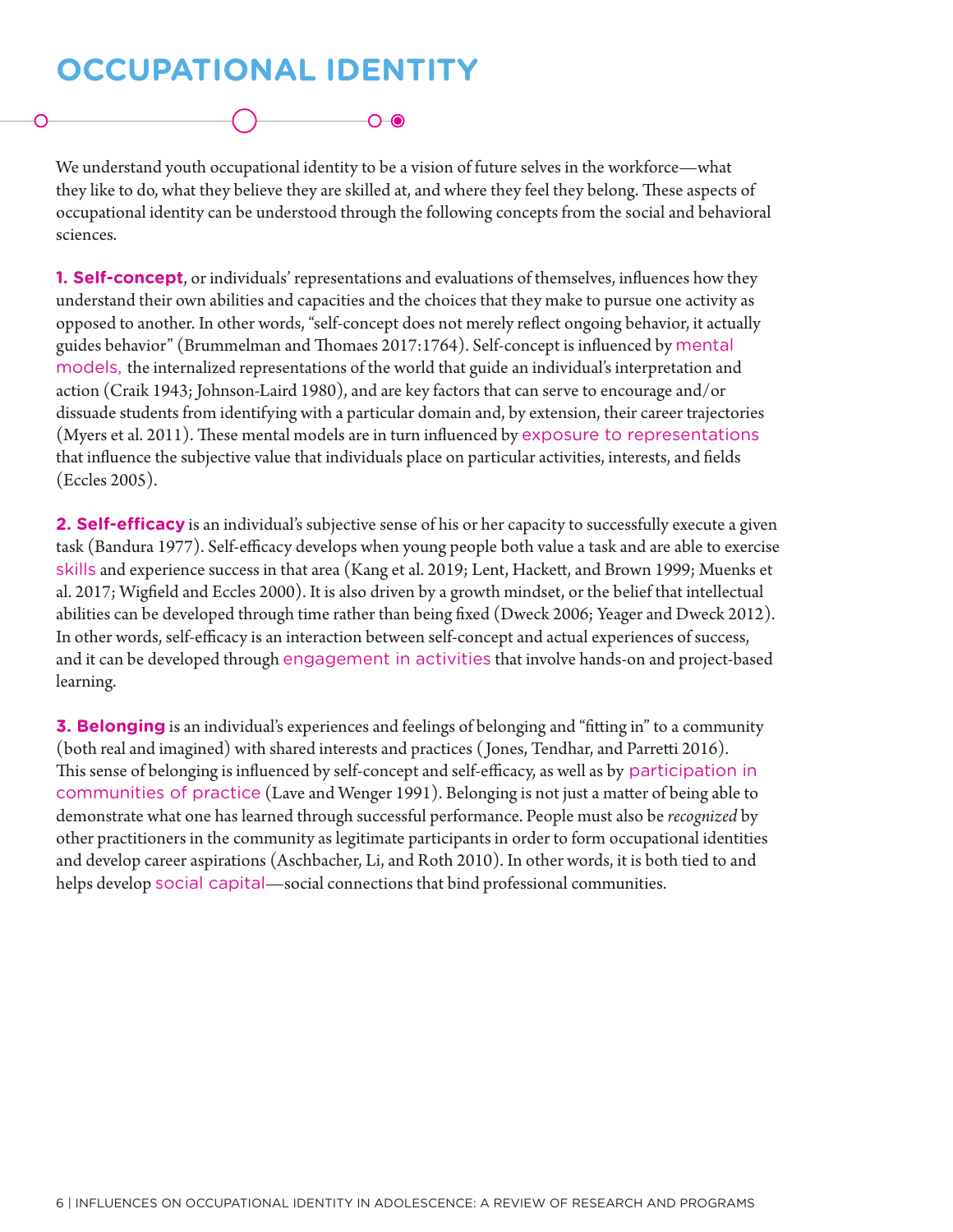

Figure 1: Funnel of Influences and Occupational Identity Outcomes.

The relationship between these three categories of influence on occupational identity is represented in Figure 1. Exposure is at the top of a funnel of influences, and it is the most diffuse and distributed across every setting of a young person's life, including home, school, community, and the media. Engagement in practice includes exposure and involves more participatory, often educational, settings where young people are engaged in projects and acquiring skills. Finally, participation includes exposure and engagement, and it means being part of and contributing to real-world professional life. While the diagram separates these three influences and related outcomes for conceptual clarity, they are interrelated. Influences near the bottom of the funnel powerfully drive outcomes at the top of the funnel. The funnel also partially maps to developmental stages, in which young people tend to progress through the funnel as they grow older. Interventions targeted toward younger children are often centered on exposure, and as they grow older they are able to develop skills through activities, and eventually they can participate in professional communities.

It is worth underscoring that parental and family influence persists across the developmental cycle and the funnel of influence. Not only do parents function as role models themselves, but their expectations and aspirations for their children exert a strong influence on self-concept and self-efficacy (Behnke, Piercy, and Diversi 2004:7; Diaz Soto 1989; Jodl et al. 2001; Qian and Blair 1999; Sandefur 1998; Shen et al. 2014; Whiston and Keller 2004). One study found that girls' experiences with science at home was a significant and positive predictor of their identification with STEM careers, across different races and ethnicities (Kang et al. 2019). Further, parents have a strong influence on what kinds of courses and extracurricular activities their children participate in, which in turn influences their skills and self-efficacy (Harackiewicz et al. 2012; Qian and Blair 1999).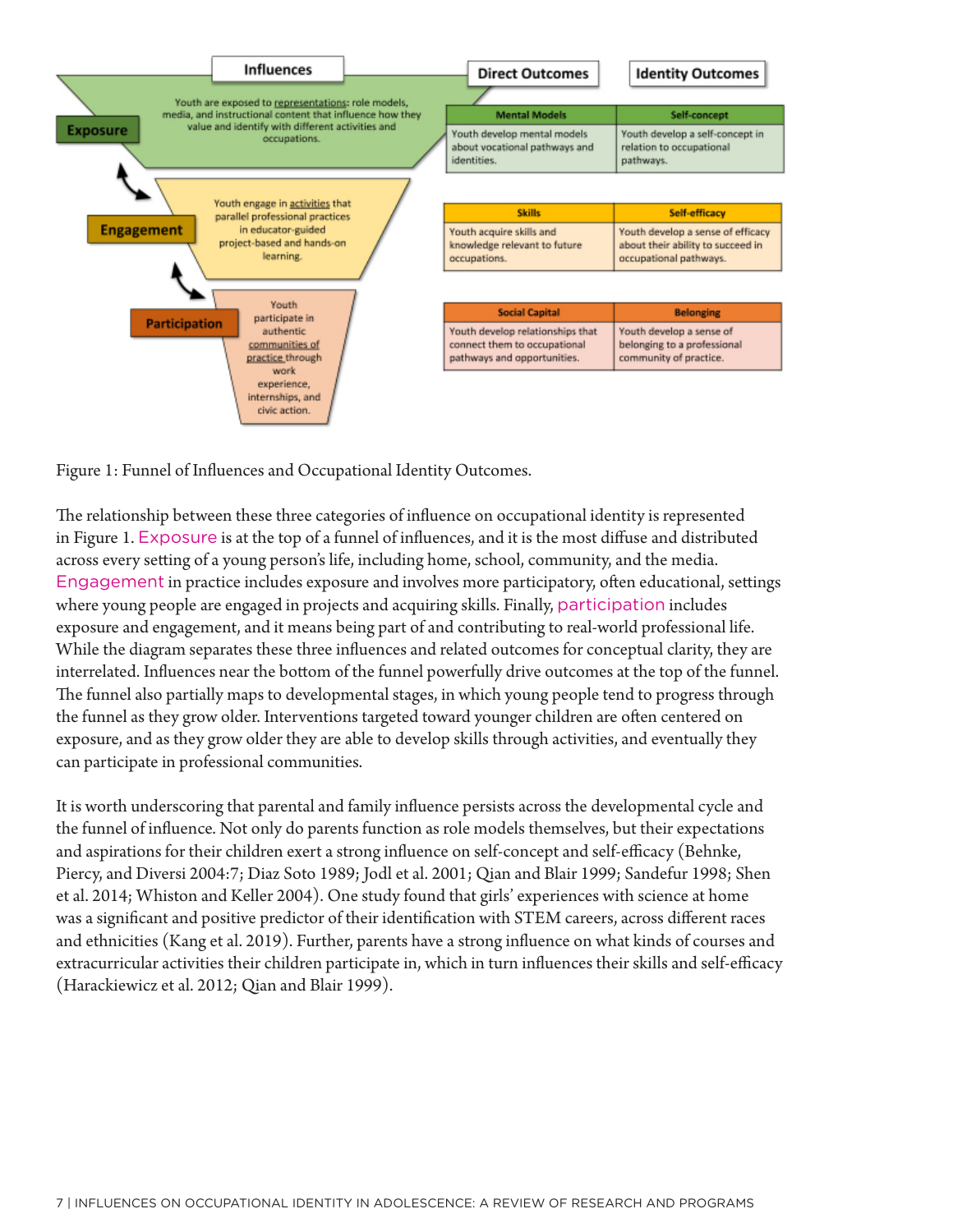## **ADOLESCENCE AS A CRITICAL WINDOW**

∩⊸⊚

Adolescence is a critical period for connecting developing occupational identities to academic and career pathways. Younger children have more malleable identities (Lemke 2000) and tend to be overconfident about their abilities (Wigfield and Eccles 2000). The openness to varied identities and activities in early childhood decreases as youth get older and more realistic, and exploration of varied occupational identities tends to plateau after eighth grade (Perry and Raeburn 2017; Archer et al. 2010). This suggests that younger children are more open to suggestion and exploration, but their occupational identities are not yet grounded in pragmatic realities. Early childhood media characters such as Dora the Explorer and Doc McStuffins may influence occupational identity (Carter 2008; Keys 2016), but effects on future occupational identity are difficult to capture empirically. Exposure to role models in the family and community are also undoubtedly important ongoing influences throughout early childhood and adolescence, but they are more challenging to target programmatically.

In contrast to early childhood, in adolescence youth explore and consider multiple options before committing to an occupational path, at which point uncertainty and anxiety about identity decreases (Becht et al. 2017). Adolescence is also marked by a period of brain development in which executive function is activated, strengthening the ability to make decisions, solve problems, and plan. By high school, students have stronger, more mature academic and occupational identities, and they have narrowed their interests (Aschbacher et al. 2010; Price et al. 2018). In other words, adolescents are past the blue-sky phase of imagining occupational identities, and they are engaged in the work of grounding still-developing identities to concrete opportunities and pathways.

This period is a critical window for decision making for occupational pathways, and for introducing youth to career-relevant experiences and opportunities. The majority of students who pursue STEM degrees make that choice before they enter college (Maltese and Tai 2010). Researchers have identified the period of middle school as a particularly important time for choosing to pursue STEM versus non-STEM careers (Barton et al. 2013; Kang et al. 2019). A 2010 study found that among the students who graduated with baccalaureate degrees from four-year colleges, those who expected as eighth graders to have science-related careers at age 30 were 1.9 times more likely to earn a life science baccalaureate degree than those who did not expect to have a science-related career. Students with expectations for a science-related career were 3.4 times more likely to earn physical science and engineering degrees than students without similar expectations (Maltese and Tai 2010; Tai et al. 2006). These findings suggest that adolescence is a sweet spot where children are still open to identity experimentation, but in ways that are tied to realistic planning and skill development.

Beyond adolescence, programs and research tend to focus less on identity and more on direct relational, informational, and economic supports. This might take the form of vocational training, career advising, mentoring and peer support, and work-based learning such as internships and on-the-job training. This report is focused on occupational identity as a barrier and a lever for expanding career opportunity, and thus narrows in on adolescence and programs and factors that influence identity development.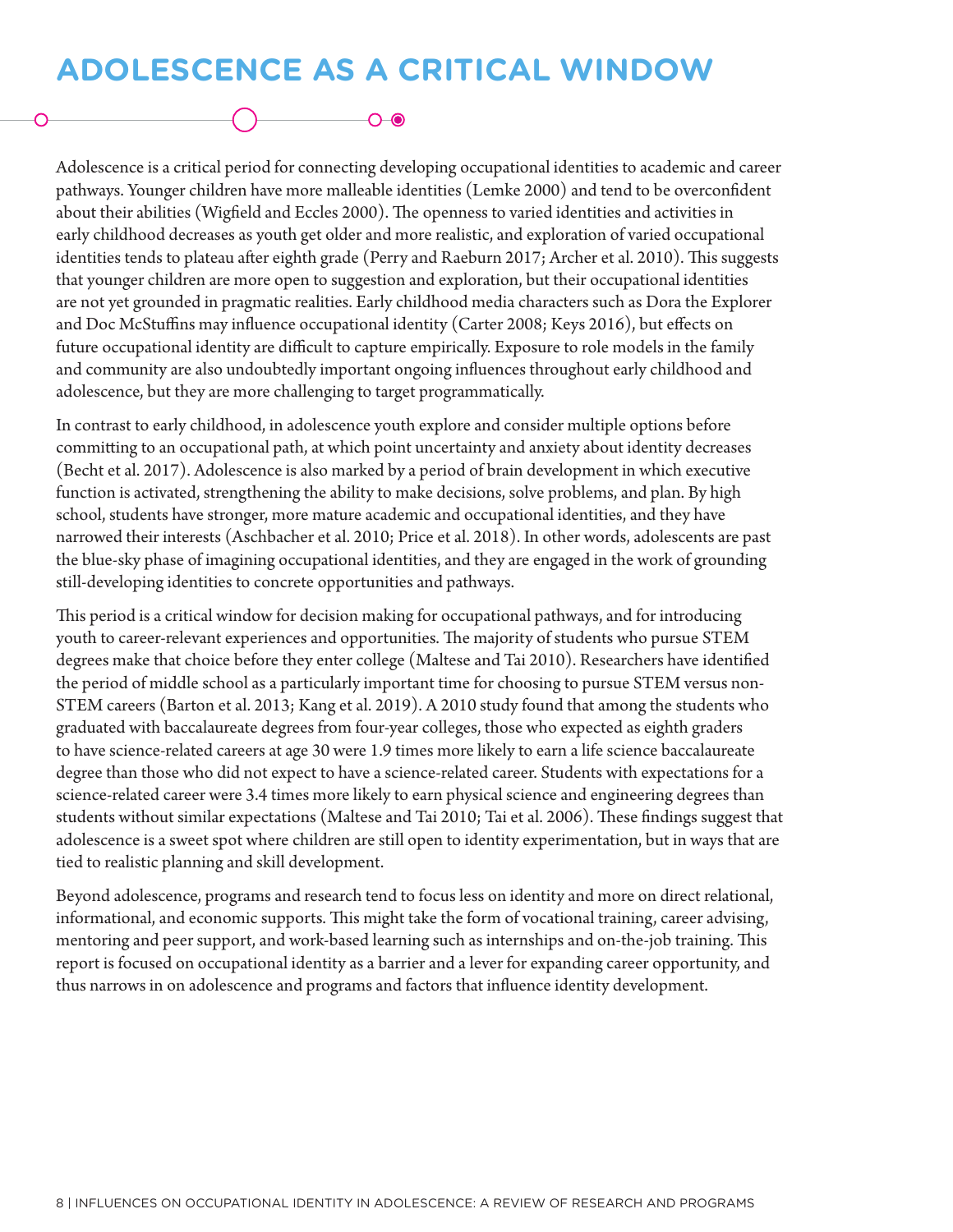## **BARRIERS TO OCCUPATIONAL IDENTITY DEVELOPMENT**



In addition to psychological and developmental factors, the future that young people imagine for themselves is impacted by broader contexts that are stratified by factors such as gender, race, region, and socioeconomic status. Several studies point to structural barriers that make it difficult for marginalized youth to imagine themselves in high-prestige occupations (Barton and Tan 2010; Caraballo 2017; Nasir and Vakil 2017). These barriers influence every stage of the funnel of influences on occupational identity, and they are depicted in Figure 2.



Figure 2: Barriers and Solutions for Marginalized Youth.

**1.** At the top of the funnel of exposure, stereotypes create associations between occupations and identity categories such as race, class, and gender. Stereotypes suggesting science and other high-prestige occupations are the province of people who are privileged in society—upper-middle class, White, and male—are pervasive even in school settings (Allen and Eisenhart 2017; Bang et al. 2013; Barton et al. 2013; Carlone and Johnson 2006; Carlone, Scott, and Lowder 2014). Exposure to alternative representation in the media, instructional materials, or through atypical role models exhibiting vocationally relevant dispositions and skills is a way of combating stereotypes (Carter 2008; Keys 2016; O'Keeffe 2013).

**2.** Even when bias is not explicitly named or represented, studies have found that teachers and employers act on implicit biases that can discourage women and students of color from becoming interested in science courses and careers (Barton, Tan, and Rivet 2008; Emdin 2011; Godfrey, Santos, and Burson 2017; Long and Mejia 2016). Young people who encounter these implicit biases can experience stereotype threat, which hampers their ability to fully participate and excel in educational and work settings (Allen and Eisenhart 2017; Archer et al. 2010; Carlone, Johnson, and Scott 2015). In addition to training teachers and employers about implicit bias, educators have developed culturally relevant pedagogy tailored to the interests, competencies, and identities of marginalized students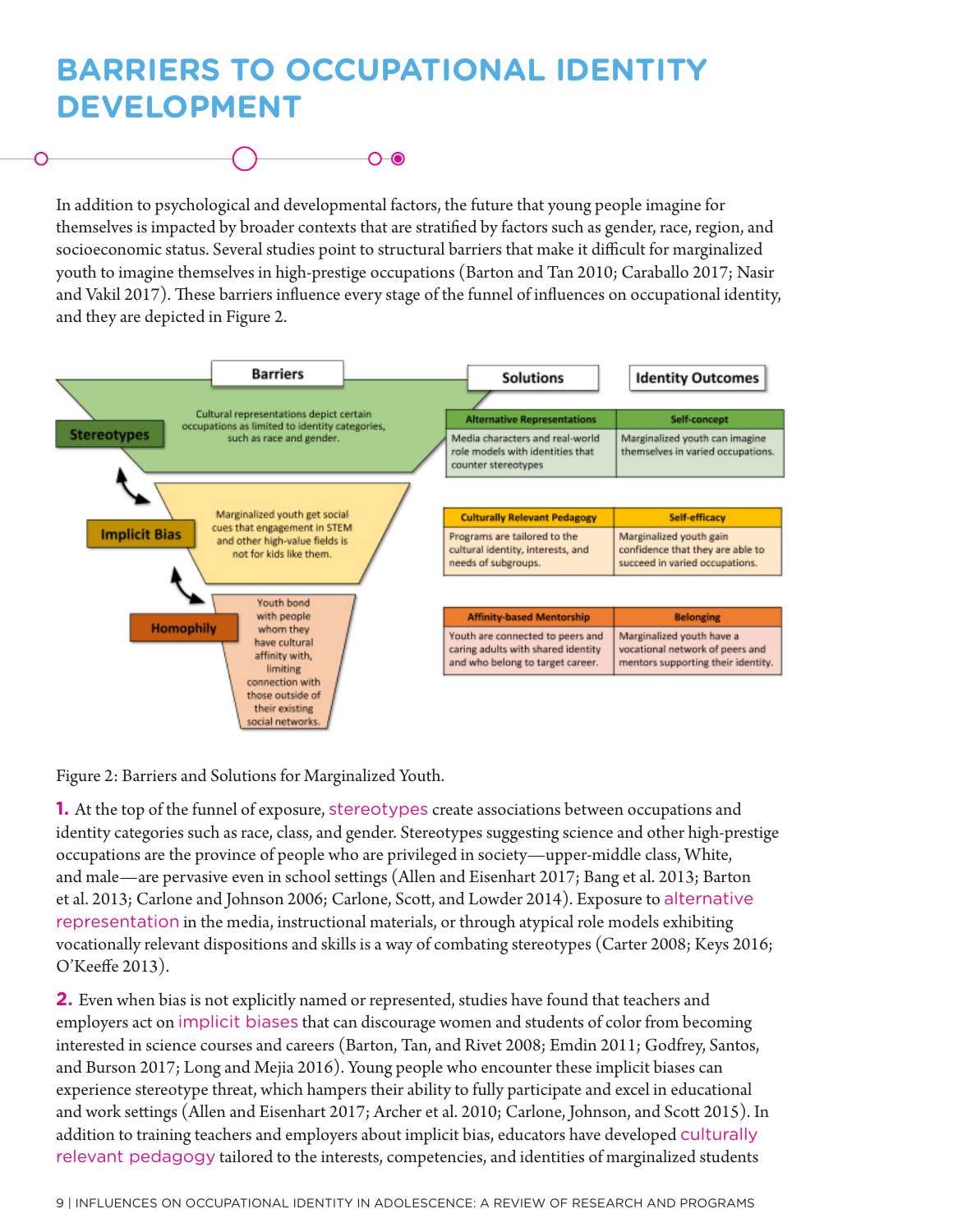(Gonzalez, Moll, and Amanti 2005; Gutiérrez and Rogoff 2003; Lee 2007; Moll et al. 1992; Morrell 2007; Soep and Chávez 2005; Vasquez 2002).

**3.** Social stratification also manifests through homophily, the tendency for people to prefer to associate with others with similar interests and identities. Shared interests and affinity are powerful drivers of learning, engagement, and belonging, but they are also exclusionary to those with dissimilar backgrounds and identities (Ito et al. 2018). These exclusionary processes can be disrupted through affinity-based mentorship in programs where marginalized youth form relationships with peers and mentors who both share their background and are part of a high-value field or career path (Ben-Eliyahu, Rhodes, and Scales 2014; Raposa, Rhodes, and Olsho 2019).

These barriers to developing occupational identities intersect with and reinforce economic and social barriers, such as gaps in access to educational opportunities and social networks associated with certain fields and occupations. Parental and family influence is particularly salient as it is persistent, pervasive, and difficult to target programmatically. For example, one study found that students whose parents had lower educational and economic status were less likely to value STEM fields and subsequently less likely to enroll in STEM courses (Svoboda et al. 2016). Further, Archer et al. (2010) point to how children with higher socioeconomic status (SES) gain an advantage when they conduct science experiments at home with parents' supervision, drawing upon sociologist Annette Lareau's (2003) research that middleclass families push out-of-school learning activities more than working-class families. Research with marginalized youth suggests that parental supports can significantly influence vocational expectations (Diemer 2007), but many parents are not aware of their children's educational and occupational aspirations (Behnke et al. 2004). Further, parent expectations intersect with cultural stereotypes in powerful ways. Studies of Asian American families indicate that parents play a pivotal role in influencing their children's preference for STEM majors, often trumping the child's personal interest (Roysircar, Carey, and Koroma 2010; Shen et al. 2014).

Addressing equity in occupational identity requires attention to every segment of the funnel. Even if young people shake off stereotype threats and overcome biases, they can find themselves in fields and occupations with few peers and mentors whom they feel affinity with. Programs of any type can productively deploy equity-oriented strategies at every point in the funnel—alternative representation, culturally relevant pedagogy, and affinity-based mentorship. In the next section of the report, we describe in more detail how specific interventions and programs can support occupational identity, including these strategies targeted toward equity outcomes.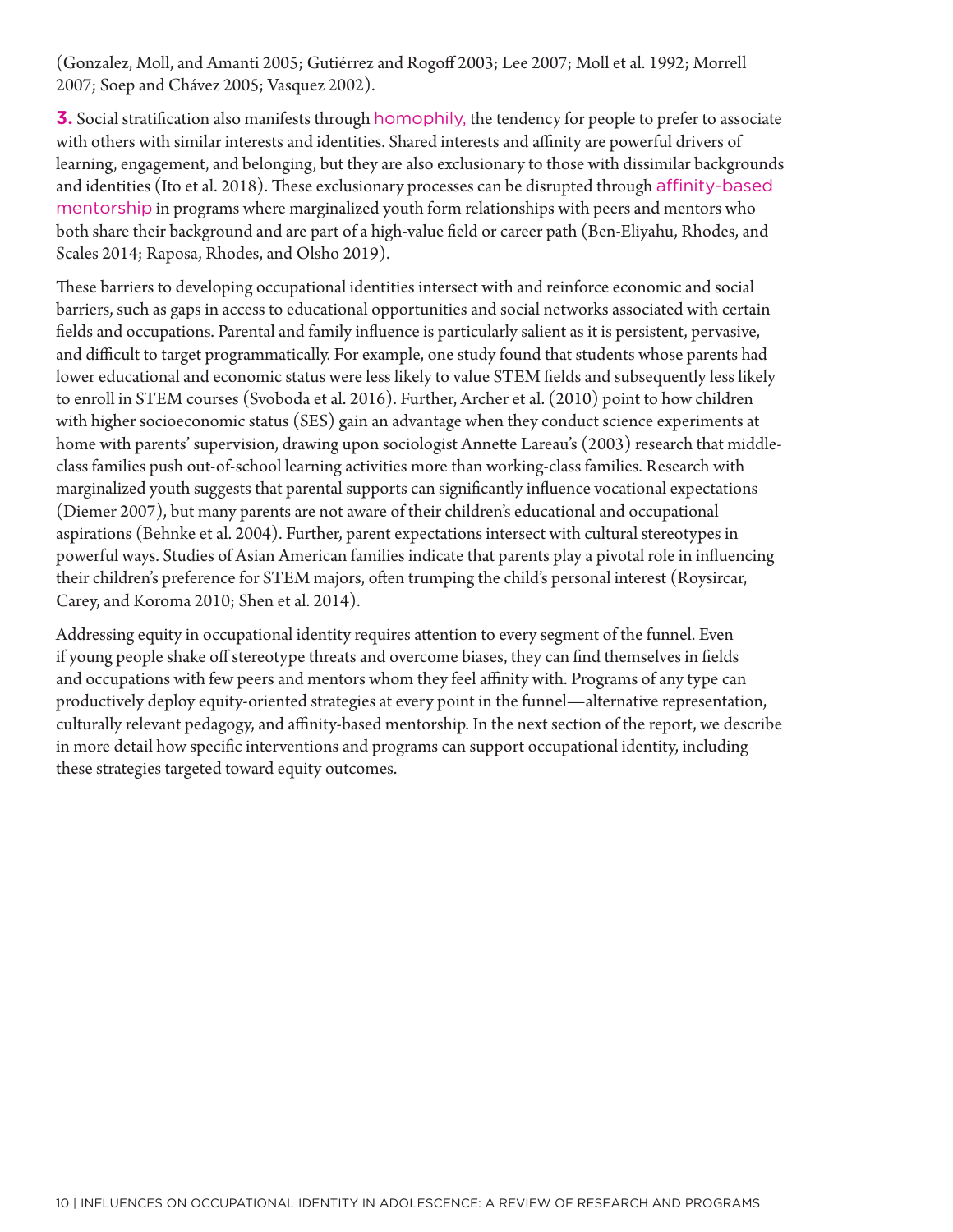## **APPROACHES TO INFLUENCING OCCUPATIONAL IDENTITY**

Synthesizing the evidence about how interventions can influence occupational identity is challenging because few programs explicitly measure these types of outcomes, focusing instead on academic outcomes. Some do, however, measure proxies for occupational identity such as interest in particular fields and choices of majors and careers. Further, social and behavioral research has made a good case for links between skill development, interest, and occupational identity. Thus we can draw some conclusions about whether programs are contributing to occupational identity outcomes even in the absence of direct measures. In this section we survey the evidence and programs that have an influence on occupational identity at each step of the funnel of exposure, engagement, and participation and suggest areas for future research and investment. We offer some illustrative examples of efforts in each area, but this is not a comprehensive review of programs.

 $\bigcirc$   $\bigcirc$ 

#### **Exposure to Representations**

Research is clear that mental models and self-concept are influenced by representations in the media and in varied real-life settings. The messenger matters for identity; family members, peers, and media personalities are more influential for identity than information in the abstract. Thus we consider only interventions that go beyond simply disseminating information about occupations to consider forms of exposure that are more personalized, situated in a cultural context, and personified by specific individuals.

#### *Evidence for Outcomes to Exposure-oriented Efforts*

Studies of the development of scientific interest point to the strong influence of individuals such as teachers and family members (Maltese and Tai 2010; Osborne, Simon, and Collins 2003). In 2012, researchers mailed brochures to parents of high school students that emphasized the utility value of various STEM disciplines (or not, in control conditions). Students whose parents received the intervention enrolled in more math and science courses in high school (the equivalent of a semester) compared with the control group (Harackiewicz et al. 2012). In other words, representations of occupations embodied and delivered by caring adults is likely an influential form of exposure. Not surprisingly, this means that well-established efforts to expose youth to STEM fields in school, and supporting a diverse pool of educators, continue to be an important set of strategies. Looking beyond these effective educational approaches, it is also worth considering other influences such as popular media. In one study, researchers interviewed women and minority scientists about their popular media consumption. Many mentioned the influence of media characters such as Lieutenant Uhura in *Star Trek*, suggesting that even one powerful form of alternative representation can offset stereotypes (O'Keeffe 2013).

#### *Exposure-oriented Programs*

Exposure to representations of occupational identity is pervasive, but relatively few programs are explicitly designed and targeted for exposure to representations of occupational identity at the top of the funnel of influence. One widespread type of occupational exposure program that spans elementary to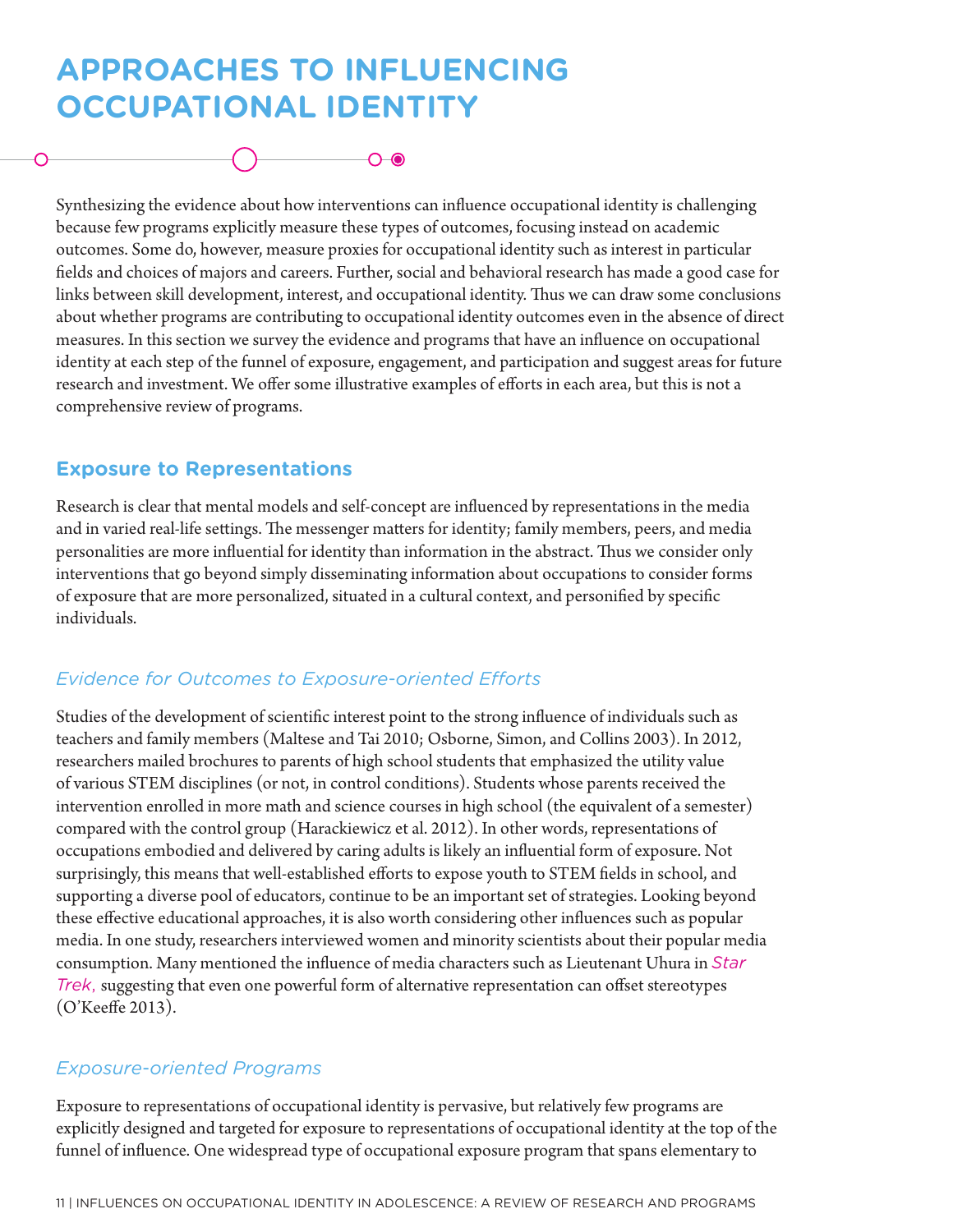secondary ages are summer camps and after-school programs sponsored by museums and professional organizations such as the Chicago Architecture Foundation, Brooklyn Navy Yard, Forest Park Forever, or the Rush University Medical Center. In these settings, young people get exposure to practicing professionals and experts in these varied fields. We were not able to find published research that investigated occupational identity outcomes of these types of programs.

One extensive and targeted effort in this category is *Roadtrip Nation*, which originated as a bestselling book about three young college graduates who went on a road trip in a green RV to find their paths in life after being disappointed by their career-counseling center. Building on their book's success, they launched a successful PBS series on the same theme, have amassed a database of more than 1,000 videotaped interviews with varied professionals about their careers, and developed a curriculum for young people to help connect their interests to careers. Most recently, they have focused on issues of diversity and inclusion, sponsoring road trips centered on alternative representations such as women in STEM and opportunity youth.**<sup>1</sup> <sup>2</sup>** Unlike most efforts centered on influence through popular media, *Roadtrip Nation* has an explicitly educational arm that brings its content to schools and youthdevelopment programs. Research on its curriculum has demonstrated that it helps young people both identify and sharpen commitment to career goals (Collins, Davis-Molin, and Conley 2013). Even in the case of a large-scale program such as *Roadtrip Nation*, however, no formal studies of the overall impact of the TV series have been conducted, much less the impact of its equity-oriented programming.

The PBS *SciGirls* series is another example of a program that leverages media content to influence occupational identity. Like *Roadtrip Nation*, *SciGirls* also offers curricular supports for educators in order to deepen exposure and impact, but from its inception was specifically focused on an equity mission of getting more girls into science. Audience research on *SciGirls* demonstrates that near-term exposure to the program improves feelings of confidence and self-concept in relation to science (Flagg 2010). Research on *SciGirls* is continuing, so we should expect to see more robust and extensive studies of impact. Another emerging effort in children's media is the Cartoon Network STEAM initiative, which seeks to leverage popular commercial media content to influence young people's enthusiasm about coding and other STEAM fields. It has created episodes of *Powerpuff Girls* centered on coding and has partnered with the Scratch coding platform to enable kids to code and animate their characters. Cartoon Network is continuing to investigate ways to have influence in this arena.

#### *Recommendations*

While social and behavioral research indicates the influence of representations on young people's self-concept and occupational identity, very few studies track the impact of specific interventions. Interdisciplinary research that weds communications research and learning research could productively explore whether exposure to popular media can have significant and lasting impacts on occupational identity. Some studies suggest that alternative representations in popular media can have significant, though difficult to measure, effects. Research specifically on how to deploy alternative representations in counteracting stereotypes would be particularly valuable. In addition, we found few programs that targeted the influence family and other caring adults in the community offer in alternative representations. This is another area where creative thinking and research on how to design scalable interventions could be productive.

2 *Opportunity youth* can be defined as young people between the ages of 16 and 24 who are neither employed nor enrolled in school. For more information, see the 2012 White House Council for Community Solutions Report on Community Solutions for Opportunity Youth: https://assets.aspeninstitute.org/content/uploads/files/content/docs/ resources/White\_House\_Council\_For\_Community\_Solutions\_Final\_Report.pdf.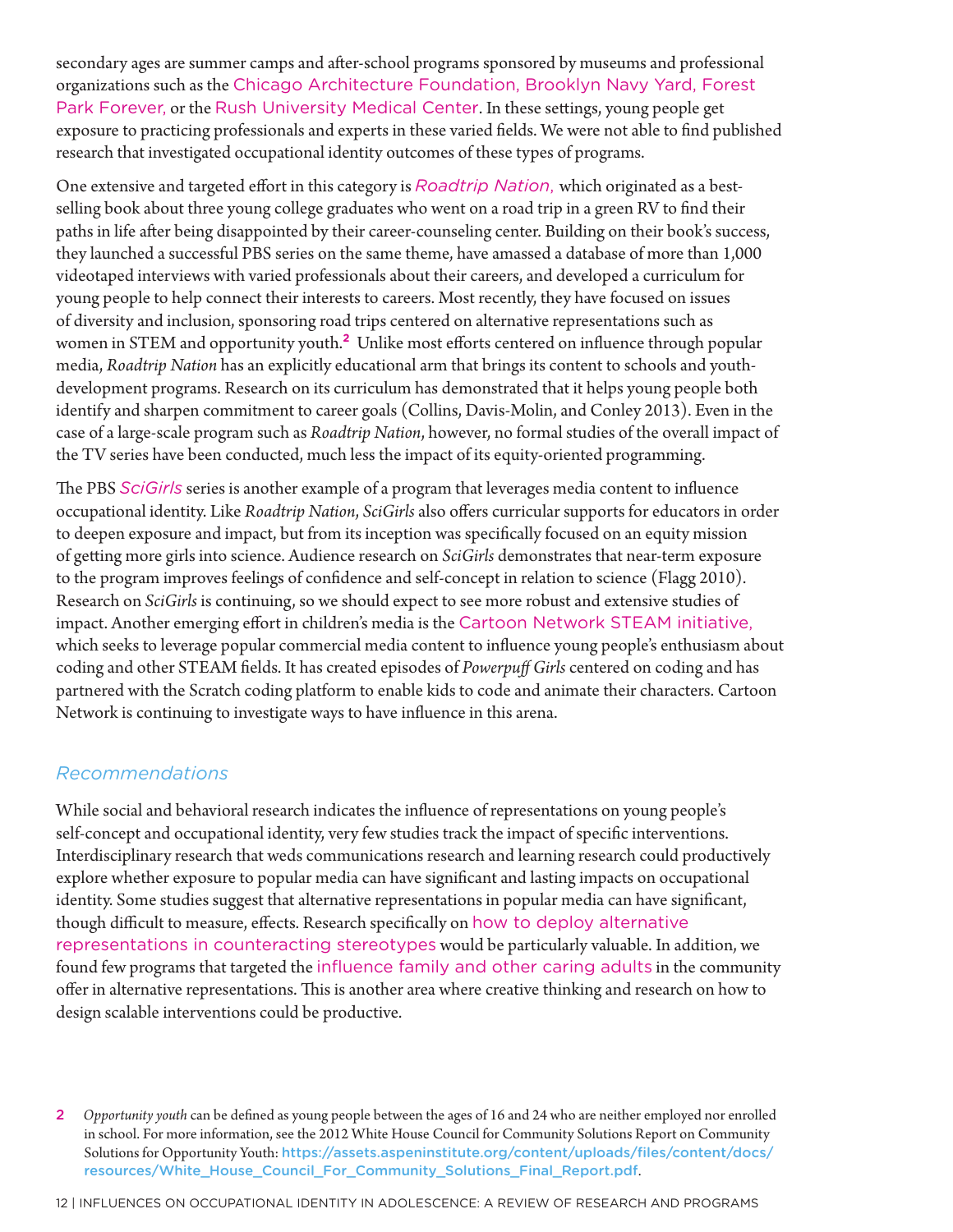#### **Engagement in Activities**

The majority of educational efforts aimed at influencing occupational identity center on engagement in activities that develop skills and replicate activities of occupational fields. Spanning both formal and informal settings, these can include project-based classroom activities, experiential learning, makerspaces, student clubs, and competitions. While most educational programs arguably develop knowledge and skills that may be career relevant, we limit our focus to those with an explicit nod to occupational categories, and that are most likely to have direct influence on occupational identity.

#### *Evidence for Outcomes of Engagement-oriented Efforts*

Even with an occupational focus, most programs emphasize knowledge and skills rather than looking at occupational identity as the central outcome. This emphasis likely follows from the focus on academic pathways to college that we described in the introduction to this report. Few programs explicitly document outcomes in terms of occupational identity development. At best, programs might document feelings of identity or self-efficacy, along with some changes in perception of certain occupations. Particularly well-resourced programs track alumni through time and are able to document connections to relevant college majors and careers. Even without direct measures of identity, however, we can rely on the well-researched link between experiences of success and self-efficacy. It is safe to expect that programs that develop skills in the context of occupationally defined activities will likely expand the possibility that a young person will identify with that occupation. In other words, the influence that these educator-led projects have on identity shifts is generally assumed and not fully documented as an outcome in most efforts. Because of this influence, training educators in unconscious bias is also a critical component in equity-oriented efforts such as those championed by National Center for Women and Information Technology.

#### *Engagement-oriented Programs*

Because of the large number of educational programs that have some form of occupational emphasis, the programs we name are just a small slice of the vast landscape of efforts, selected to illustrate a range of approaches and outcomes.

In-school STEM Programs: With the growing emphasis on STEM preparation, and strong government and philanthropic investments in this area, programs that offer hands-on STEM learning have taken root in many schools across the country. For example, FUSE Studio is a project-based STEM curriculum centered on student interests, now in 136 elementary, middle, and high schools. Researchers note that FUSE influences students' thoughts about future STEM education and career pathways, both by supporting students' existing ideas and introducing them to new potential pathways (Stevens et. al 2016). Project Lead the Way (PLTW) offers PK–12 project-based science and engineering curriculum and teacher training. Participants are three times more likely to choose a STEM major than nonparticipants (Pike and Robbins 2014). STEM 101 is another national effort to offer school-based learning experiences. In contrast to the national average of 23 percent, 54 percent of STEM 101 high school students are interested in pursuing a STEM career (https://stemworks.wested.org/ stem-101). Evidence from these programs suggests that project-based STEM experience can have a positive influence on STEM-related occupational identity development. Evidence of this kind of approach and outcomes outside of STEM programming is much harder to find.

Out-of-school Time Programs: The research on occupational outcomes to out-of-school time programs is also more robust for STEM than other fields. Even for long-standing programs such as Girl Scouts and 4H that encompass a wide range of fields, research tends to gravitate toward high-prestige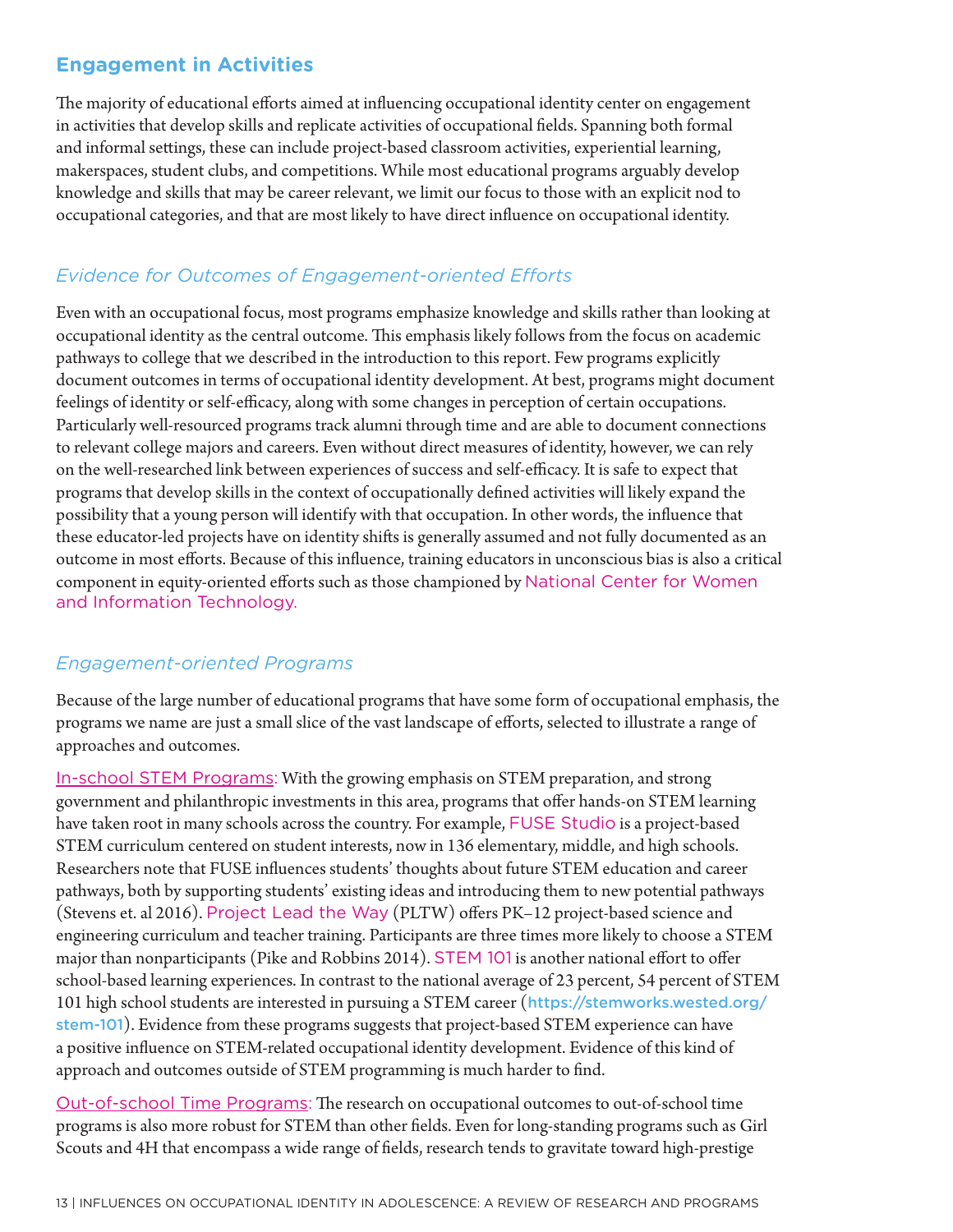STEM occupations. The push for STEM activities in Girl Scouts and 4H is motivated by goals of equity and inclusion. Girl Scouts STEM programs emphasize hands-on projects and skill development, as well as providing alternative representations. "Girls learn about STEM careers and professions. Girl Scout STEM programs place a strong emphasis on introducing girls to STEM careers, demonstrating what STEM professionals, such as engineers and scientists, do in their work and how they do it" (Girl Scouts 2016:7). As a consequence, "more Girl Scouts than non-Girl Scouts desire careers in STEM (Science, Technology, Engineering, and Math), law or business" (Girl Scouts 2016:5). Similarly, efforts in 4H to expose youth who are not otherwise exposed to STEM careers have been tied to expressed interest and aspirations toward science careers (Mielke and Butler 2013).

The Tiger Woods Learning Center (TWLC), founded in 2006, is an after-school, weekend, and summer learning center for grades 4–12, with an emphasis on career-relevant STEM programs and outreach to lower-income youth. Researchers found that "86 percent of parents reported that TWLC had made their children more aware of future career options" (Vance and Vandell 2010:14). Further, "survey results reveal that students clearly felt that they learned how to work in groups, were exposed to career options [71 percent said this] and became aware of the assets that they possess" (Vance and Vandell 2010:19). Girls Who Code and Black Girls Code are more recent efforts that focus on adolescent girls, with a stronger emphasis on addressing equity barriers through alternative representation, culturally relevant pedagogy, and affinity-based mentorship. Both programs have reached thousands of girls but have not yet published sustained research on occupational identity–related outcomes.

Another important category of STEM-related project-based learning in the out-of-school space are competitions such as FIRST Robotics and CyberPatriot. FIRST is a well-known series of robotics competitions that span late elementary and high school. Over 75 percent of FIRST alumni are in a STEM field as a student or professional and FIRST alumni are 2.6 times more likely to enroll in an engineering course their freshman year (Melchior et al. 2005). CyberPatriot is a high school– based cybersecurity program and competition funded by the Department of Defense. Research on CyberPatriot concludes that "92.2% of the survey respondents indicated that their participation in CyberPatriot somewhat (50.1%) or significantly (42.1%) impacted their career and educational goals" (CyberPatriot 2017:10). Further, 87.5 percent of CyberPatriot alumni who are currently enrolled in a university are pursuing degrees in STEM fields (CyberPatriot 2017). Qualitative research on the program also shows growth of interest in technology-related careers (Brough 2016). With the exception of the Girl Scouts, these out-of-school STEM programs do not explicitly call out equity-oriented strategies for developing occupational identity, but many of them target low-income and minority youth and aim for positive equity outcomes.

The out-of-school space includes some well-established and researched programs in the humanities and the arts. A study of Inner-City Arts, which serves low-income youth in Los Angeles, found significant growth in general self-efficacy beliefs "based on questions probing perceived control over one's future and confidence about surmounting obstacles to achieving goals" (Catterall and Peppler 2007:556). 826, a national program centered on after-school programs for writing, has also found that participation helped students self-identify as writers and journalists and reported improved sense of self-efficacy (826 Program Report). More recently, digital arts programs such as the YOUMedia network of learning labs in libraries and museums have combined technical and arts-related fields, supporting interests such as digital design, spoken word, and music production. Research on YOUMedia Chicago documented how a focus on culturally relevant approaches and affinity-based mentorship attracted many teens of color who would not have otherwise been part of the library community. Many youth attributed their participation to their chosen professions in the arts, including luminaries such as Chance the Rapper (Larson et al. 2013; Stephens 2015).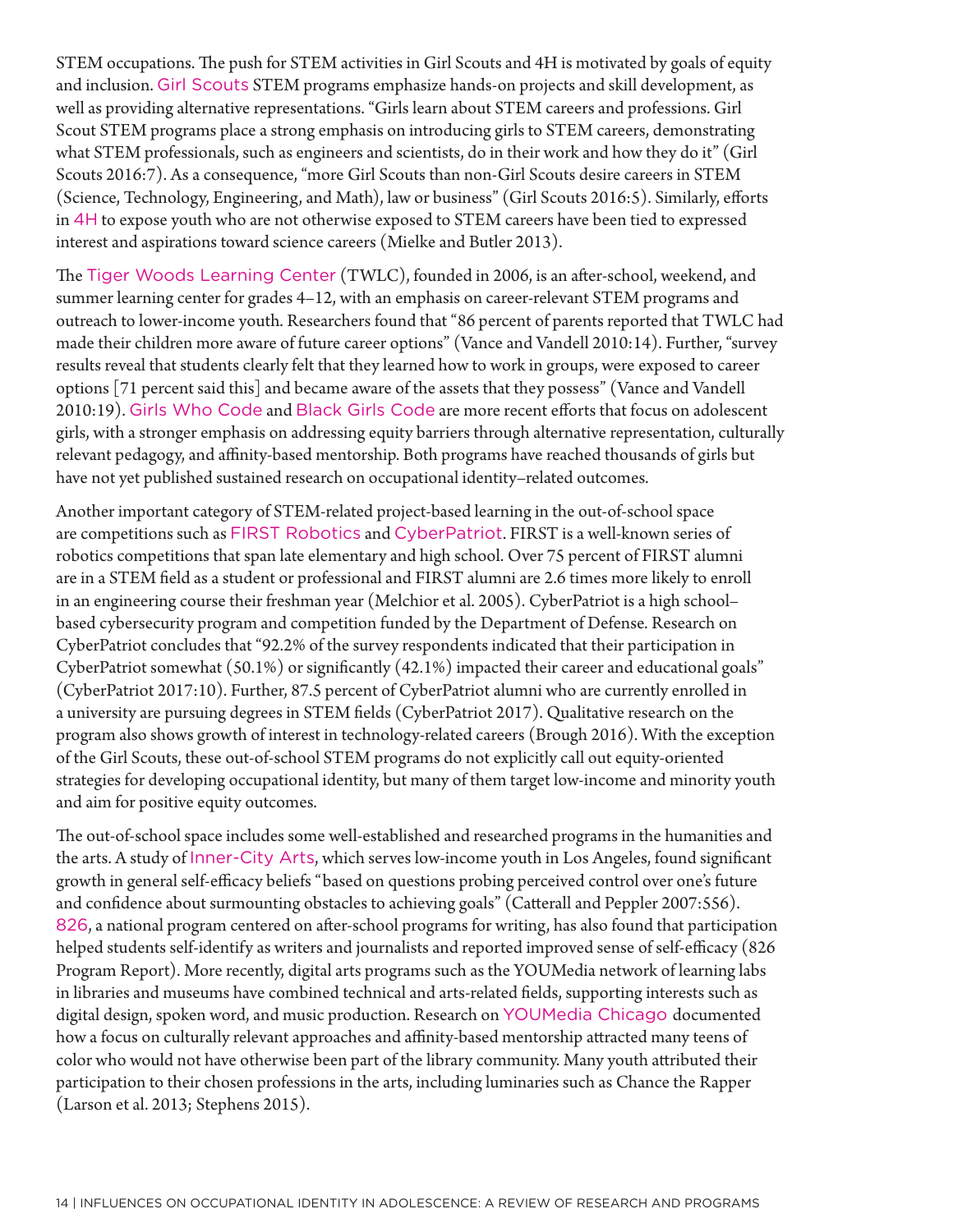Multi-sited Programs: Engagement-oriented programs that connect school, informal, and workplace engagement appear to be particularly effective in achieving vocational outcomes. Big Picture Learning (BPL) is a school-design effort with robust research-practice partnerships that has taken such an approach. The BPL approach has been described as "exceptionally successful in preparing students for work" (Arnold et al. 2015:39) with students going on to pursue both college pathways and more direct-to-vocation paths such as training for EMTs and certified nursing assistants. "Advisors reported that at least 46% of the alumni were studying or working in fields related to the internships they had at BPL schools (Arnold et al. 2015:26). Another notable multi-sited effort with a strong emphasis on equity is the Digital Youth Network (DYN) program that connects in- and out-ofschool learning opportunities in the digital arts. A longitudinal set of case studies of DYN middle school students demonstrated that the combination of in-school and out-of-school supports, culturally relevant pedagogy, and affinity-based mentorship resulted in levels of digital literacy and commitment to technology-related careers among urban black youth that were comparable to more technologically privileged Silicon Valley youth (Barron et al. 2014).

More recently, the DYN team has been focused on girls of color with its Digital Youth Divas project. DYN Divas takes a culturally relevant approach by focusing on affinity-based mentorship and digital making activities such as e-textiles that are attractive to girls. It goes one step further by creating comic books and other narrative stories about girls of color engaged in digital creation, thus providing alternative representations. It is one of the few programs that addresses barriers to equity at every stage of the engagement funnel. Qualitative research has captured increases in STEM-related interests (Erete, Martin, and Pinkard 2016). Another newer multi-sited effort is the North American Scholastic Esports Federation (https://www.esportsfed.org/), which ties burgeoning interests in competitive gaming with after-school clubs and a high school language-arts curriculum that focuses on esports entrepreneurship. While it is still too early to document results of this effort, these kinds of multisited efforts deserve more scrutiny because of their promise to amplify outcomes by reinforcing the strengths of in- and out-of-school approaches.

Parent Involvement Programs: A small but compelling group of interventions have targeted parent-child dynamics in seeking to influence the choice of educational offerings and career aspirations. The 2012 experimental study described earlier, in which parents received brochures about STEM disciplines, indicates that such interventions can influence what courses students decide to enroll in (Harackiewicz et al. 2012). Another experimental program, tested with 20 families, provided parents with resources for their 10th- and 11th-grade children's career development. Research indicated that when offered a structured program, parents can become more effective career mentors (Palmer and Cochran 1988; Whiston and Keller 2004). The Family Creative Learning program takes a more hands-on approach by involving parents and their children in creative computing activities at community centers. This program was designed specifically with culturally relevant and equity-oriented principles and is targeted at families from groups underrepresented in computing. Qualitative research on this program indicates identity shifts in both parent and child self-concept, and feelings of efficacy in creative computing (Roque 2016; Roque and Liuzzi 2016).

#### *Recommendations*

Although many forms of project-based and experiential learning emphasize career outcomes, little research has looked closely at influences on specific dimensions of occupational identity. Given that the bulk of educational investments fall in this area, targeted research on which program features and approaches can best move the needle on occupational identity, particularly for marginalized youth, would be valuable to the field. Without this kind of focused research, it is difficult to know which program features are influencing identity outcomes.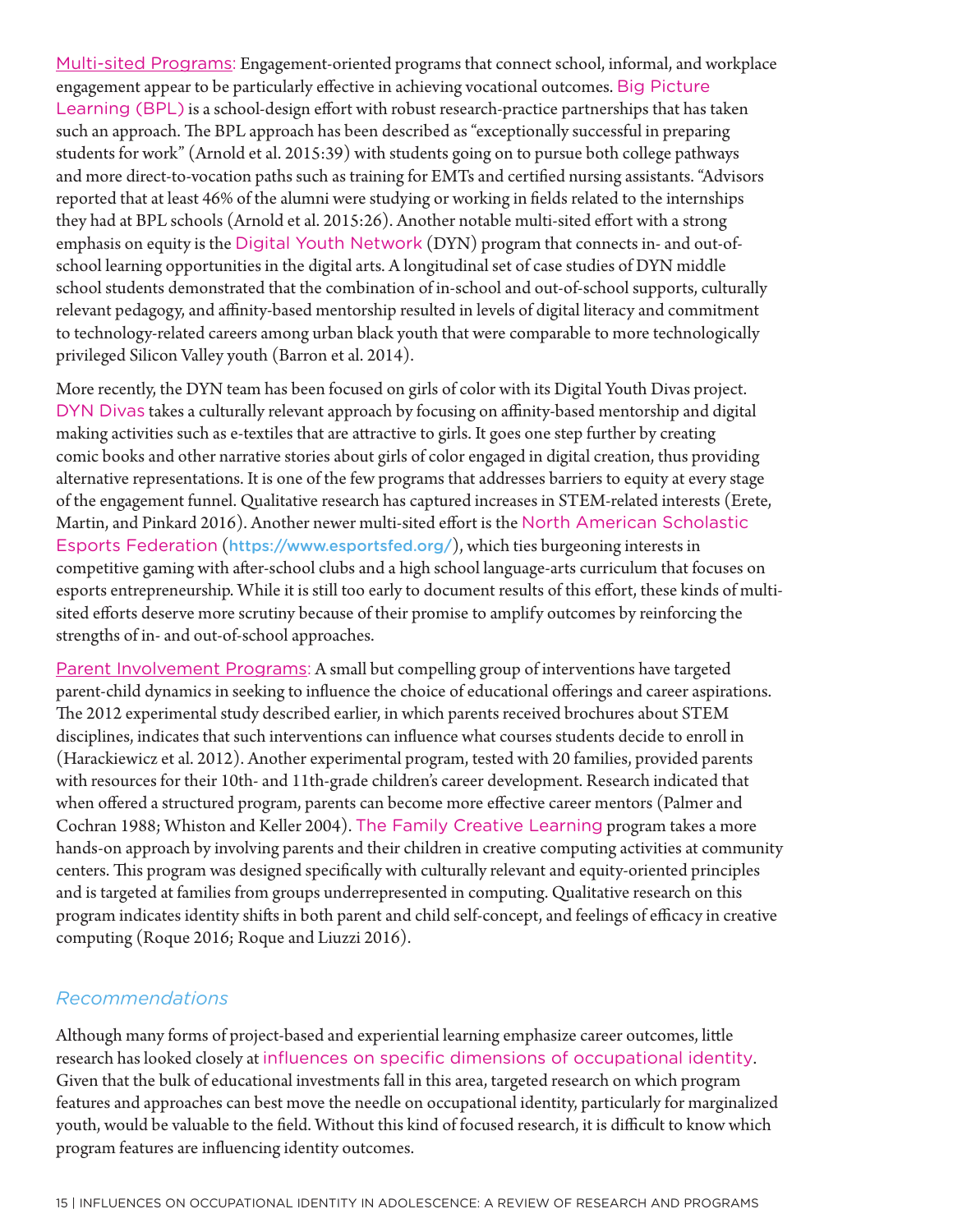The effect on occupational identity appears to be higher in out-of-school programs, likely because of their social and interest-driven nature (Kang et al. 2019). More educational programs that seek to influence occupational identity could emphasize connections between formal and informal settings, as well as build links to professional communities. While in-school programs are strong in skill development, out-of-school settings create stronger interpersonal bonds and emphasize ownership, identity, and initiative. Ideally both go hand-in-hand in influencing occupational identity.

In comparison to in- and out-of-school programs targeted at youth, very few programs target family contexts. Research indicates that parents have a strong influence on selecting educational programs and influencing occupational aspirations. The lack of programmatic interventions and related research in this area appears to be a significant gap.

While many of the programs we identified served low-income and marginalized youth, very few described explicitly equity-oriented strategies for addressing barriers to occupational identity. This suggests that outcomes for marginalized youth could be improved with more pervasive efforts to introduce alternative representations, develop culturally relevant approaches, and foster affinity groups for marginalized youth.

#### **Participation in Communities of Professional Practice**

Project-based activities can be highly engaging and impactful, but they are still educator led and sequestered from real-world professional communities. By contrast, participation-oriented programs involve direct participation in professional communities of practice and thus have an even stronger influence on occupational identity. These programs tend to be for older teens and young adults, before the transition to college or workforce. They can influence at the level of exposure and skill development, but they also support the development of social capital that can tie directly to careers. One step beyond these types of programs are internships, job-placement, and career-counseling programs that are beyond the scope of this review. Here we include programs that may have an apprenticeship or employment dimension, but that are primarily educational and youth-development programs.

#### *Evidence for Outcomes of Participation-oriented Efforts*

A long-standing body of research has documented how "legitimate peripheral participation" in communities of professional practice is tied to feelings of belonging and the development of occupational identity (Lave and Wenger 1991; Orr 1996). Research on youth affinity networks has also demonstrated how online, interest-driven communities can foster these feelings of purpose and belonging (Ito et al. 2018). Educational efforts in this arena tend to be smaller, more boutique programs where the populations are relatively small but outcomes are significant.

#### *Participation Programs*

The majority of participation-oriented experiences happen in the context of internships and other experiences of work, but some programs are specifically targeted at influencing occupational identity during the period of adolescence.

Apprenticeship: One category of program that has demonstrated strong outcomes is teen programs in museums and science centers. In these programs, teens may be engaged in project-based learning, but they are also working side by side with staff to contribute to the day-to-day operations of the organization. One study of "intensive" teen arts programs in museums found that 60 percent of alumni report that their participation in the program contributed a "great" or "strong" amount in their career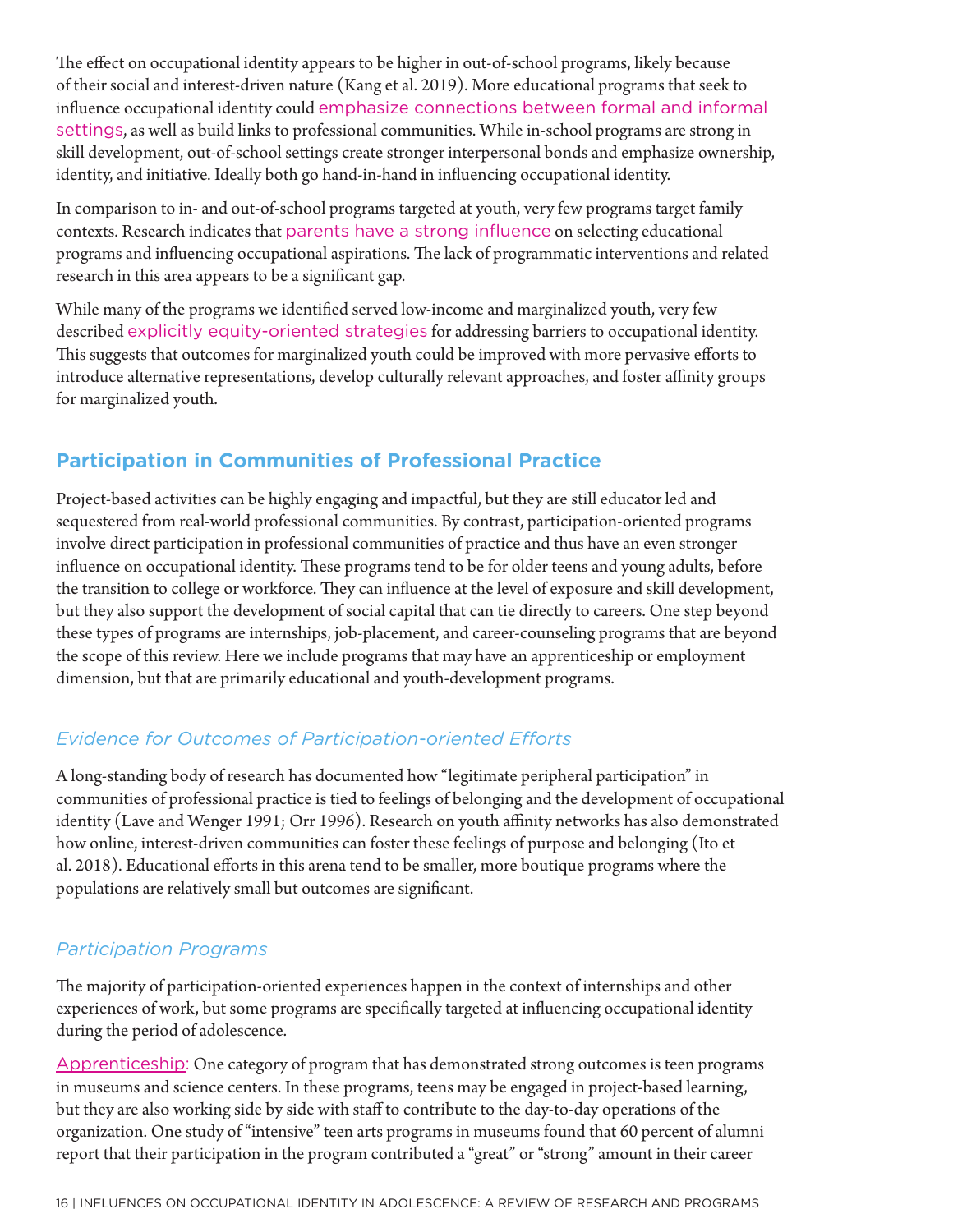choices and more than half work in the arts (Linzer and Munley 2015). The Exploratorium in San Francisco has a long-standing "Explainers" program in which teens act as docents on the museum floor. Research has documented how explainers are more likely to take more science courses, and have improved confidence, sense of effectiveness, and attitudes toward their capabilities and desire to work with others and on their own (Diamond et al. 1987). Research on a similar teen-employment program at the American Museum of Natural History showed comparable outcomes (Gupta and Negron 2017).

One of the most well-researched programs that emphasizes both apprenticeship and equity is YR Media (Formerly Youth Radio), a youth media organization that trains and employs teens in journalism and multimedia production. It describes its goal as seeking to "apprentice historically underrepresented youth into more full and equitable participation in civic and professional spheres" (Gurn, Bass, and Hazer 2017:8). The organization embodies all three equity-oriented approaches of alternative representation (that youth themselves contribute to), culturally relevant pedagogy, and affinity-based mentorship. Indepth qualitative research on this program shows strong outcomes in terms of occupational interest and self-efficacy (Gurn et al. 2017).

Industry Projects: Another type of program that scaffolds participation in professional communities of practice are college programs that have a real-world project-based component. Many STEM-oriented college programs offer opportunities to do projects defined by clients in industry and the community. One example is the Harvey Mudd Clinic, which gives students opportunities to work on engineering projects for industry partners. Alumni of this program "report that the Clinic experience has been the single most useful part of their education with respect to preparation for professional practice" (Bright and Phillips 1999:191). Additionally, industry sponsors gave clinic participants that they had subsequently recruited high marks in "creativity and willingness to attack open-ended problems" in a 1996 survey (Bright and Phillips 1999:191).

Job Placement and Career Counseling: The most well-established types of interventions in this area are career counseling, internship, and other job-placement services. These types of programs are historically how most forms of school-to-career transitions have been supported. They exist in every college and many high schools and are beyond the scope of this study to review in full. Beyond these types of programs, a growing number of efforts in this area target marginalized and lower-income youth through more tailored approaches keyed to their specific needs and embedded in their communities. For example, the CareerLaunch program is offered by the Boys and Girls Clubs of America that anchor diverse communities (Boys and Girls Clubs of America report, N.d.). Generation, Braven, CareerWise, and Opportunity@Work are programs that provide career-relevant training and counseling combined with job-placement support for youth from economically marginalized groups (Braven 2018; Generation 2018; MDRC 2018). These high-engagement programs show evidence of effectiveness. Another emerging area of emphasis are programs that take a regional, ecosystemic focus, such as Pathways to Tech Careers, Tech/Hire Oakland, and Skillful (Lundgren 2018). These approaches are promising, but as of yet not well researched.

Affinity-based Mentorship: Programs that have a strong focus on equity often emphasize the importance of affinity-based social supports. The Couragion program combines an affinity-based mentorship approach with hands-on experiences, and research on the program indicates increased interest in STEM among students of color (Couragion 2018). Programs that build affinity-based networks for youth marginalized in a specific field, such as the NCWIT Aspirations in Computing program for girls in computer science (CS; DuBow et al. 2013) and the Hidden Genius Project targeting young black men, are other examples of efforts in this area. Research shows that these types of programs are particularly valuable for underrepresented youth who often lack peers and mentors in highvalue occupations who share their identity.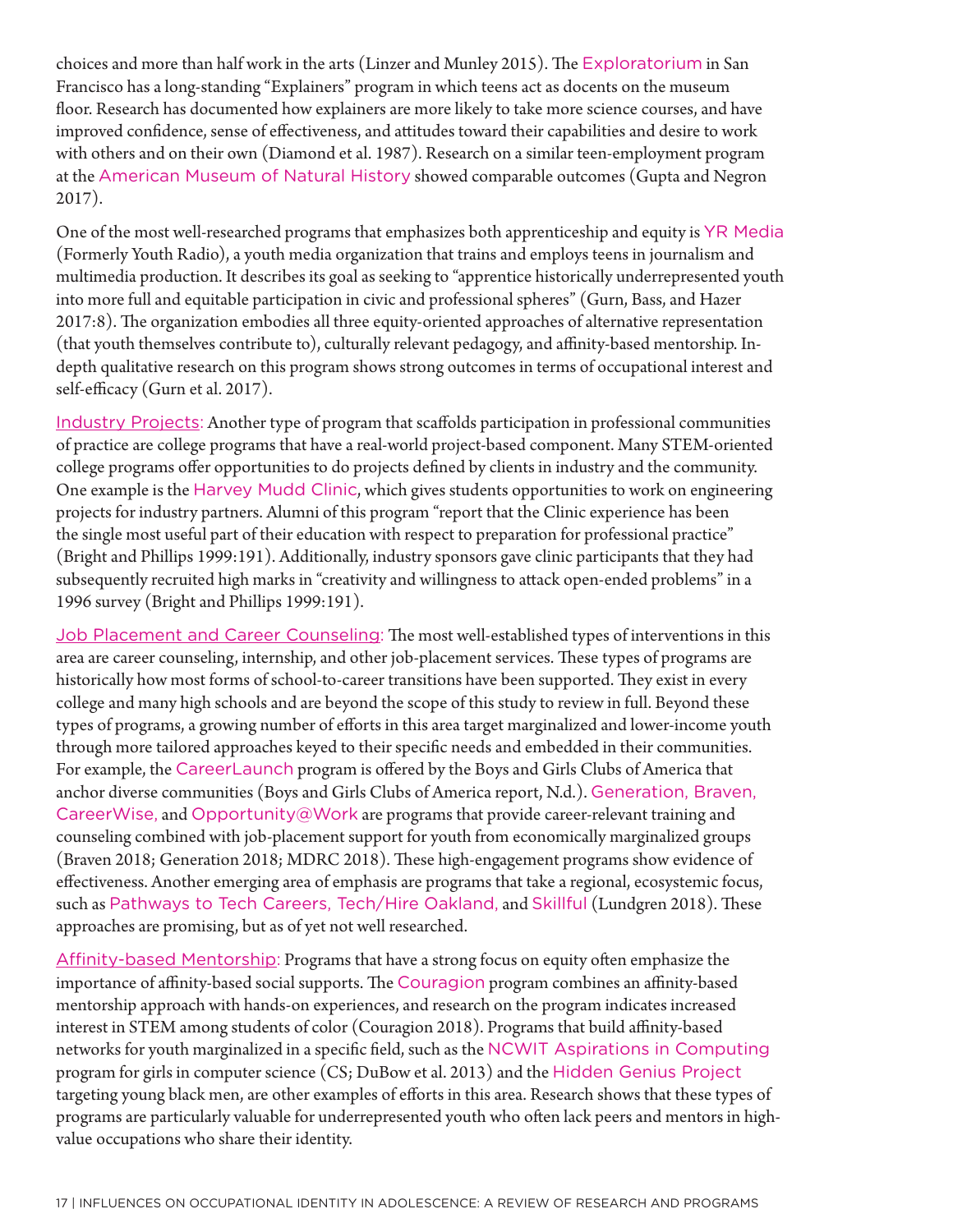An emerging area of intervention takes a targeted, and potentially more scalable, approach to building career-relevant social capital than more high-engagement job training, mentorship, and job-placement approaches. Rather than provision and assign training and mentorship resources, some programs are taking a focused asset-based approach to amplifying the agency of minority youth. At the university level, one example is the Google igniteCS program, which supports student-led teams to teach computer science to younger students in the community. While offering young students opportunities to learn CS, the program is actually targeted at retention in CS degree programs for underrepresented undergraduates. It embodies all three equity-oriented approaches by calling on the unique strengths of marginalized youth to advocate for CS in their community, and it enables a supportive community of like-minded peers. A qualitative study of the program shows strong outcomes of self-concept, self-efficacy, and belonging in CS (Mahmoudi, Squire, and Ito 2018). These outcomes suggest that opportunities for volunteerism and civic action can lead to strong identity outcomes because of the sense of pride, ownership, and efficacy that youth experience.

Other programs hone in specifically on youth capacities to recruit mentors. Rather than assigning mentors, apprenticeship, or project-based opportunities, the Youth Initiated Mentorship (YIM) approach, developed by the Center for Evidence-Based Mentorship, equips young people with tools and capacities to recruit mentors of their choosing (Spencer et al. 2016). The approach is informed by research that demonstrates that when youth have agency selecting mentors, and mentors share interests, the positive outcomes of youth mentoring are much higher than they would be otherwise. The YIM approach was productively employed for the National Guard Youth Challenge mentoring program (Haddad, Chen, and Greenberger 2011). The Connected Scholars Program took a related approach, offering workshops and training for first-generation college-bound students in how to reach out to faculty and enlist other forms of social support. Program experience was tied to increased self-efficacy and persistence in reaching out for support in college, as well as higher GPA (Schwartz et al. 2016, 2018).

#### *Recommendations*

Well-established youth-development and apprenticeship programs show strong evidence for occupational outcomes. These types of programs are resource intensive, however, suggesting that there could be productive ways of incentivizing and building capacity in other types of organizations, such as workplaces and civic institutions. Historically, it has primarily been organizations with educational missions such as museums and media organizations that have taken up programs of this kind.

Another area that potentially deserves more investment is volunteerism and civic action and other asset-based approaches that emphasize youth agency. These types of programs have not historically targeted vocational fields, but the Google igniteCS program suggests that this type of activity and affinity network could productively be employed for occupational identity development when focused on high-value fields such as CS and STEM. Opportunities to conduct projects for industry partners are efficacious for youth, but so is volunteering in communities while deploying occupationalrelevant skills. This approach has the added benefit of being lower cost and thus more scalable than many other interventions in this area.

Finally, targeted approaches to social capital development, such as youth-initiated mentoring, show promise as a way of developing high-value social supports for young people further down the funnel of engagement. While these approaches do not provide the same high-engagement and intensive experiences as an apprenticeship or civic-action project, they are scalable approaches that help cultivate one of the most important types of support for occupational identity for underrepresented youth. The growth of online affinity networks represents another set of resources that are still largely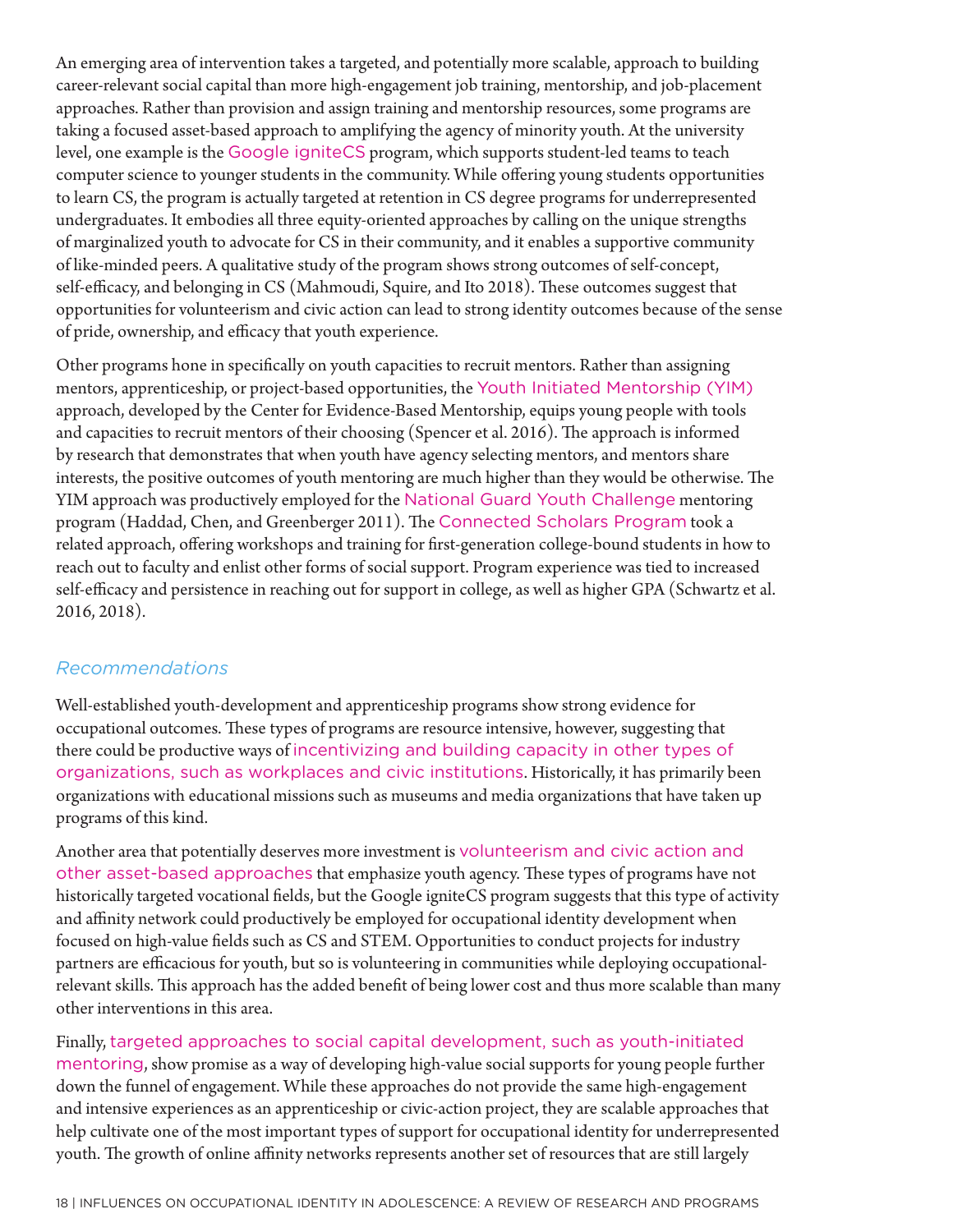untapped for building social capital in occupational areas. Research and development in this area could unlock new ways of scaling these social capital–oriented interventions.

## **SUMMARY OF CONCLUSIONS**

This report has reviewed a wide range of research and programmatic efforts to tease out what evidence exists and is still lacking on developing occupational identities for diverse youth.

In summary, we have suggested the following areas that deserve more research attention:

 $-O$ -0

- Research on the influence of popular media representation on occupational identity is largely absent. Targeted studies of the influence of alternative representation on the selfconcept of marginalized youth could be particularly valuable in suggesting new forms of intervention.
- Research on how parents and families mediate and influence occupational identity is sparse. The studies that do exist indicate a strong influence and high variability depending on class and cultural identity. This suggests that more targeted research in this area, particularly between culturally specific subgroups, could help in developing effectively targeted interventions.
- Although many educational programs consider and document occupational outcomes, very little research looks at specific program features in terms of occupational identity and outcomes. Targeted research on which components of programs are most effective would help focus investment.
- Understanding the impact of social capital on feelings of belonging in occupational fields is an understudied area. Current research is indicating the importance of social capital and belonging and targeted research in this area could help unlock new levers for influencing occupational identity, such as tapping online communities or the capacities of youth to recruit their own mentors.
- Across the board, more research on specific equity-oriented levers and influences would be helpful in targeting interventions for marginalized youth. While theory building around issues such as stereotype threat, implicit bias, and intersectionality have become more robust, more research needs to translate these understandings to occupational identity.

While difficult to pin to hard evidence, this review has also suggested areas of programmatic investment that seem particularly promising or underleveraged in both influencing and scaling influences on occupational identity.

- High-engagement programs that target marginalized youth and offer mentorship, training, and job-placement support are effective though resource intensive.
- Career exposure and apprenticeship programs in museums and other professional organizations are promising for building distributed capacity for influencing and expanding opportunities for occupational identity development.
- Many educational programs in and out of school target occupational identity development, but very few programs link formal and informal learning, which is a missed opportunity.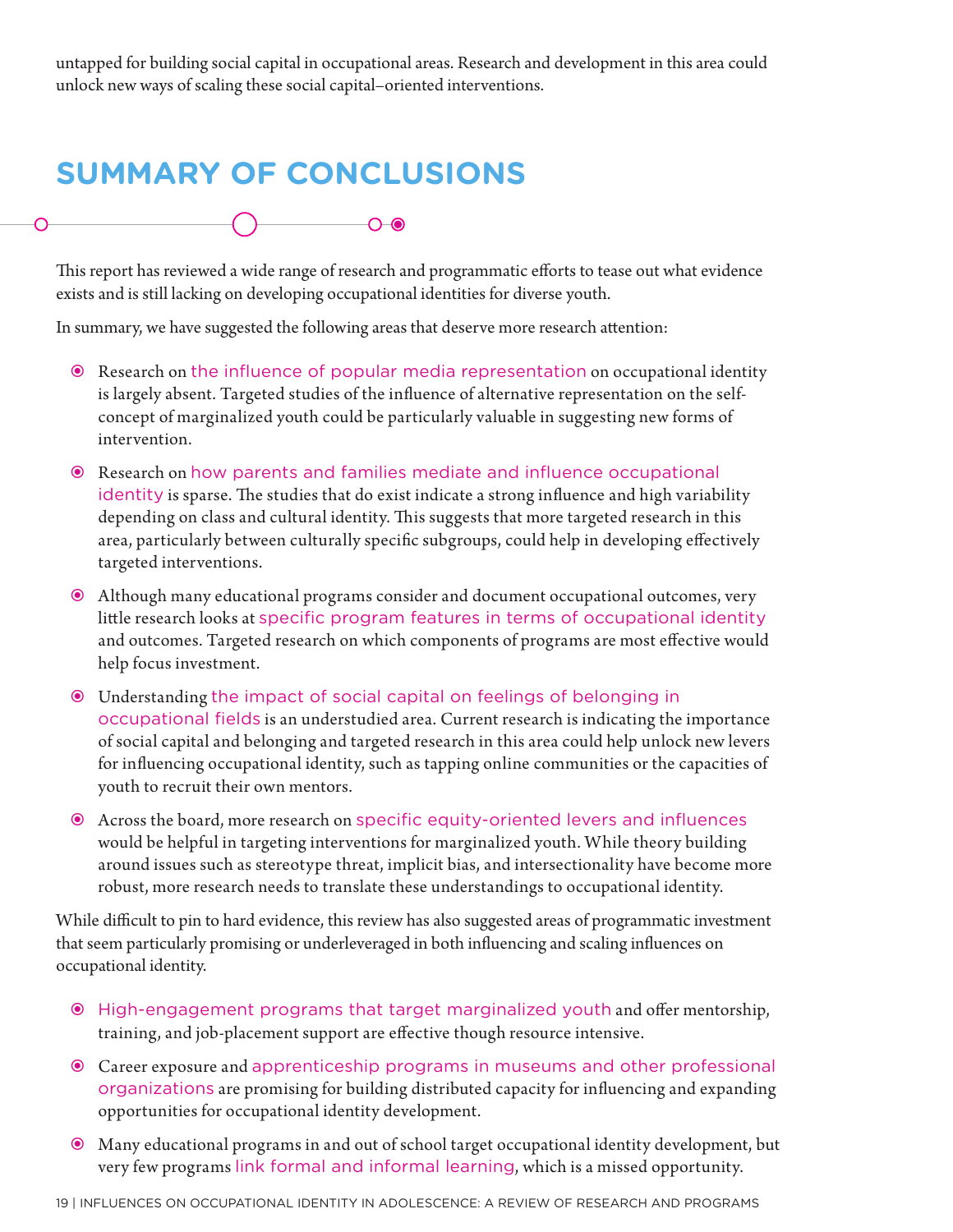- Few educational programs are intentional and systematic in applying equity-oriented approaches to developing occupational identity. Deploying these approaches to large-scale programs that may not currently be equity focused could be a productive path to achieving equity goals.
- Very few interventions target influence through the family, although research indicates that parents exert a powerful influence in defining career aspirations and guiding their children's educational and career choices.
- Another underused form of engagement is asset-based approaches that stress youth agency, volunteerism, and civic action. Amplifying existing efforts in this area, and more innovation on youth-driven efforts, could yield more scalable and high-impact interventions.

In summary, this review underscores the importance of belonging, identity, and social capital in influencing occupational choices and opportunity for marginalized youth. While research clearly documents the importance of these social and cultural influences, programs rarely evaluate these influences on occupational identity outcomes, focusing instead on material supports, skill development, and academic outcomes. We recommend targeted research, in partnership with programs, that looks at specific equity-oriented, social, and cultural strategies in relation to occupational identity outcomes. In particular, we recommend targeted investment and research on areas that are promising and underleveraged. These include (1) family-based interventions, (2) capacity building for apprenticeship within diverse organizations, (3) linking formal and informal settings, and (4) asset-based approaches that stress youth agency. A concerted effort to link research to evidence-based strategies in organizations could yield significant and scalable approaches to expanding pathways to vocational opportunities for marginalized youth.

### **ACKNOWLEDGEMENTS**



This literature review was supported by the Bill and Melinda Gates Foundation. The authors would like to acknowledge our advisors, Anthony Carnevale (Georgetown University), Jacqueline Eccles (UC Irvine), Ernest Morrell (Notre Dame University), and Juliet Schor (Boston College) for their expertise and guidance on early versions of this report. Emily Lockwood of the Gates Foundation also provided suggestions and valuable input throughout the writing of this report. Additionally, we would like to thank several practitioners whose feedback was very helpful in completing this report: Rukiya Curvey Johnson (Rush Education and Career Hub), Melissa Risteff (Couragion), and Ramik Williams (Siegel Family Endowment).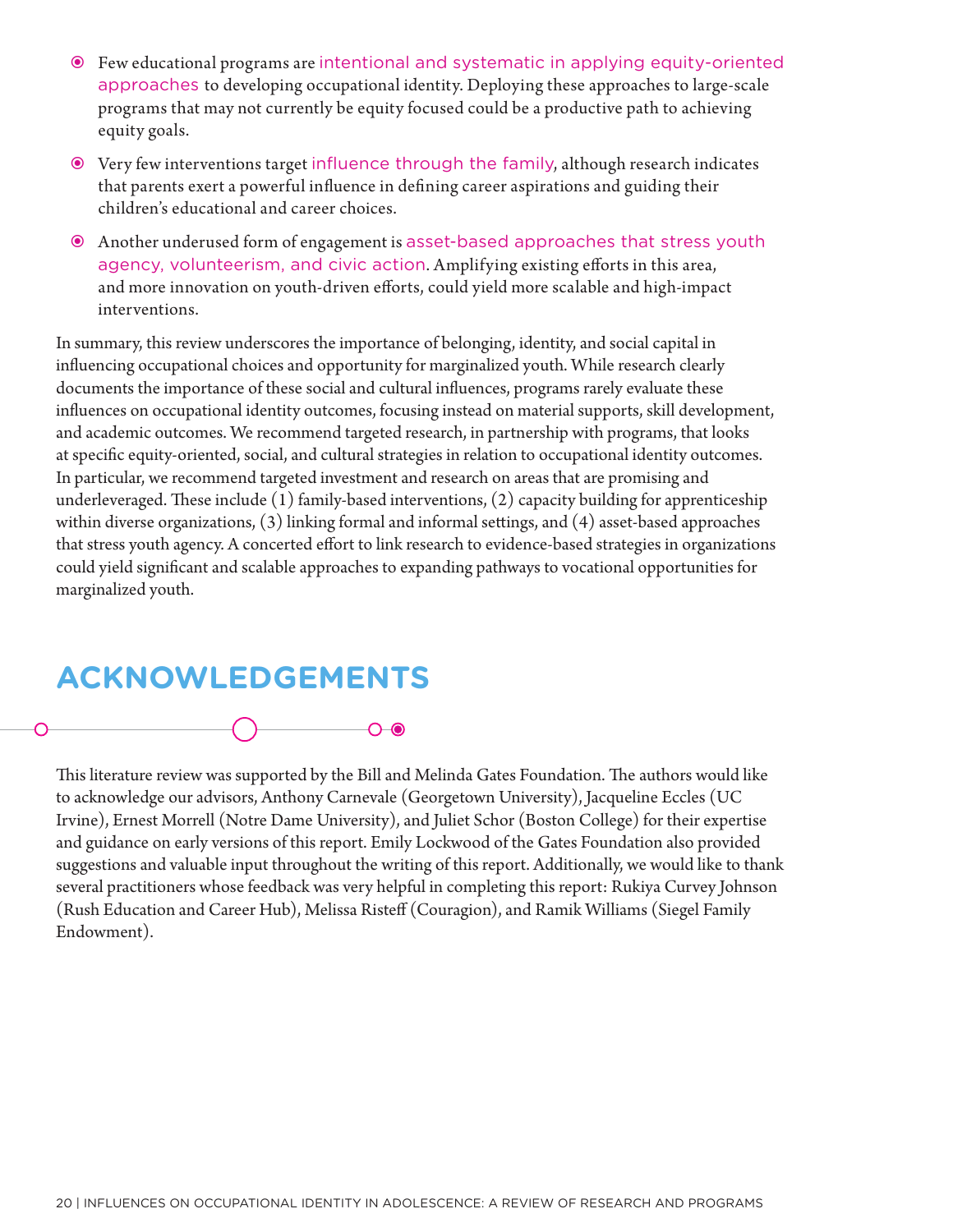## **ABOUT THE CONNECTED LEARNING LAB**

 $\overline{\phantom{0}}$ 

The Connected Learning Lab (CLL) is dedicated to studying and mobilizing learning technologies in equitable, innovative, and learner-centered ways. Based at the University of California, Irvine, the CLL supports interdisciplinary research and design and partnerships with a broad network of educational practitioners and technologists. The CLL's focus is defined by the "connected" in connected learning, which refers to both social relationships and emerging digital and networked technologies. The Connected Learning Alliance, a project of the CLL, is dedicated to building a cross-sector network of organizations dedicated to the spread of connected learning.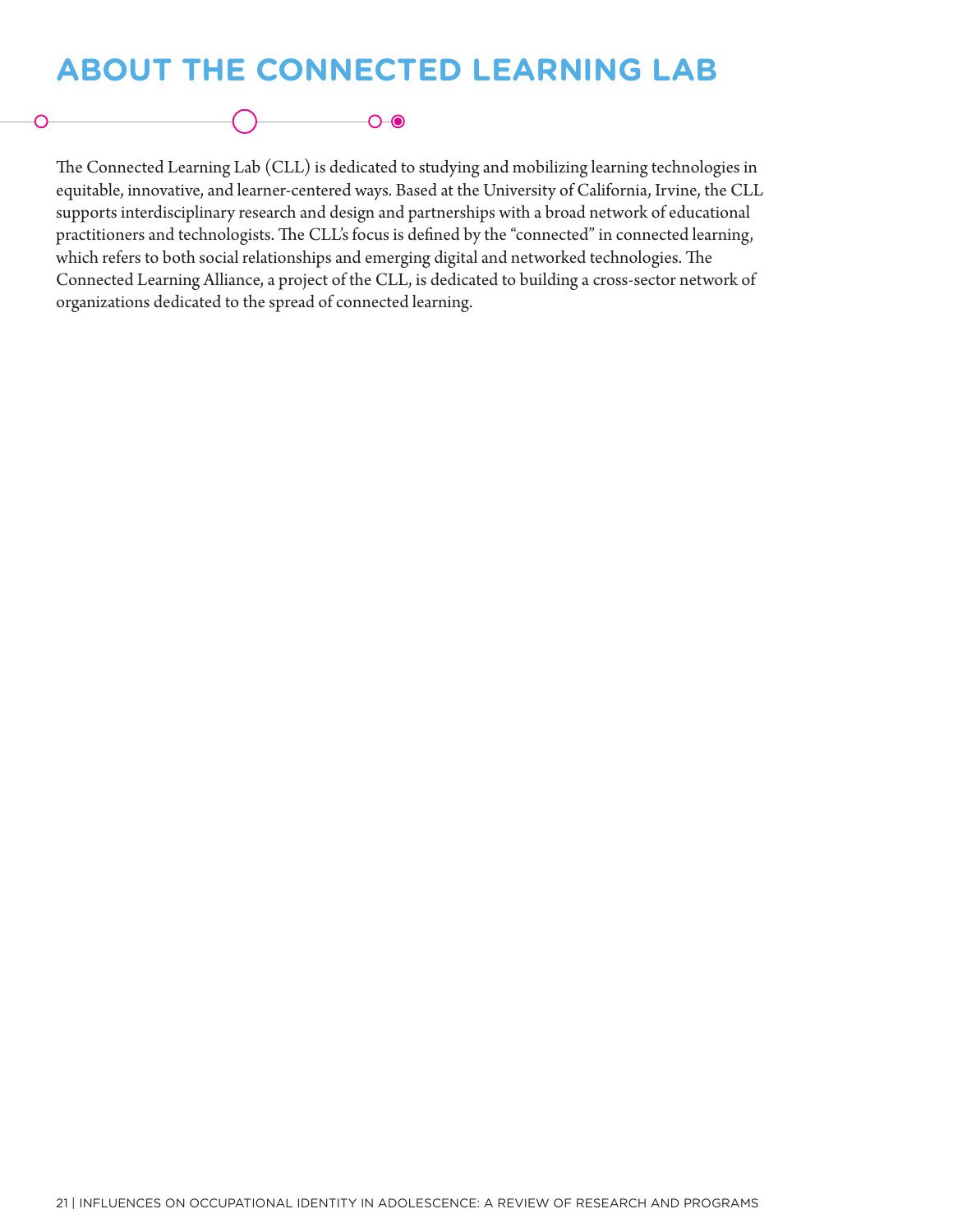#### **References**

- 826 Program Report. "National Theory of Change." Retrieved April 10, 2019 (https://826national.org/wp-content/ uploads/2017/02/826National\_TOC.pdf).
- ACT. 2016. *The Condition of STEM 2016*. Iowa City, IA: ACT. Retrieved April 10, 2019 (http://www.act.org/content/dam/ act/unsecured/documents/STEM2016\_52\_National.pdf.
- Allen, Carrie D. & Margaret Eisenhart. 2017. "Fighting for Desired Versions of a Future Self: How Young Women Negotiated STEM-Related Identities in the Discursive Landscape of Educational Opportunity." *Journal of the Learning Sciences*  $26(3):407-36.$
- Archer, Louise, Jennifer DeWitt, Jonathan Osborne, Justin Dillon, Beatrice Willis, and Billy Wong. 2010. "'Doing' science versus 'being' a scientist: Examining 10/11-year-old schoolchildren's constructions of science through the lens of identity." *Science Education* 94(4):617–39.
- Arnold, Karen D., Erica Brown Soto, Katherine Lynk Wartman, Lucy Methven, and Paul Gordon Brown. 2015. "Post Secondary Outcomes of Innovative High Schools: The Big Picture Longitudinal Study." Retrieved April 5, 2019 (https://1.cdn.edl.io/9hloszW4FyNM5EdJWri39BVKbVpArurU9gAFe3FmKmcuICyK.pdf).
- Aschbacher, Pamela R., Erika Li, and Ellen J. Roth. 2010. "Is Science Me? High School Students' Identities, Participation and Aspirations in Science, Engineering, and Medicine." *Journal of Research in Science Teaching* 47(5):564–82.
- Bandura, Albert. 1977. "Self-efficacy: Toward a Unifying Theory of Behavioral Change." *Psychological Review* 84(2):191–215.
- Bang, Megan, Beth Warren, Ann Rosebery, and Doug L. Medin. 2013. "Desettling Expectations in Science Education." *Human Development* 55(5–6):302–18.
- Barron, Brigid, Kimberley Gomez, Nichole Pinkard, and Caitlin K. Martin. 2014. *The Digital Youth Network: Cultivating Digital Media Citizenship in Urban Communities.* Cambridge, MA: The MIT Press.
- Barton, Angela Calabrese, Hosun Kang, Edna Tan, Tara B. O'Neill, Juanita Bautista-Guerra, and Caitlin Brecklin. 2013. "Crafting a Future in Science: Tracing Middle School Girls' Identity Work over Time and Space." *American Educational Research Journal* 50(1), 37–75.
- Barton, Angela Calabrese and Edna Tan. 2010. "We Be Burnin'! Agency, Identity, and Science Learning." *Journal of the Learning Sciences* 19(2):187–229.
- Barton, Angela Calabrese, Edna Tan, and Ann Rivet. 2008. "Creating Hybrid Spaces for Engaging School Science among Urban Middle School Girls." *American Educational Research Journal* 45(1), 68–103. Retrieved April 10, 2019 (https:// doi.org/10.3102/0002831207308641).
- Becht, Andrik I., Stefanie A. Nelemans, Susan J. T. Branje, Wilma A. M. Vollebergh, Hans M. Koot, and Wim H. J. Meeus. 2017. "Identity Uncertainty and Commitment Making across Adolescence: Five-Year Within-Person Associations Using Daily Identity Reports." *Developmental Psychology* 53(11):2103–12.
- Behnke, Andrew O., Kathleen W. Piercy, and Marcelo Diversi. 2004. "Educational and Occupational Aspirations of Latino Youth and Their Parents." *Hispanic Journal of Behavioral Sciences* 26(1):16–35.
- Ben-Eliyahu, Adar, Jean Rhodes, and Peter Scales. 2014. "The Interest-Driven Pursuits of 15 Year Olds: '"Sparks"' and Their Association with Caring Relationships and Developmental Outcomes." *Applied Developmental Science* 18(2):76–89.
- Boys and Girls Clubs of America. N.d. "Career Launch Prepares Teens for Our Nation's Workforce." Retrieved April 10, 2019 (https://www.bgca.org/programs/career-development/career-launch).
- Braven. 2018. "Annual Impact Report." Retrieved April 10, 2019 (https://drive.google.com/file/d/1BETutalD0GY5\_gP5q-UQaJoMA49HmnYv/view). Retrieved April 10, 2019 (https://bebraven.org/model-and-impact/).
- Bright, Anthony and J. R. Phillips. 1999. "The Harvey Mudd Engineering Clinic Past, Present, Future." *Journal of Engineering Education* 88(2):189–94.
- Brough, Melissa. 2016. "Game On! Connected Learning and Parental Support in the CyberPatriot Program." Irvine, CA: Digital Media and Learning Research Hub.
- Brummelman, Eddie and Sander Thomaes. 2017. "How Children Construct Views of Themselves: A Social-Developmental Perspective." *Child Development* 88(6):1763–73.
- Caraballo, Limarys. 2017. "Students' Critical Meta-Awareness in a Figured World of Achievement: Toward a Culturally Sustaining Stance in Curriculum, Pedagogy, and Research." *Urban Education* 52(5), 585–609.
- Carlone, Heidi B. and Angela Johnson. 2006. "An Experimental Investigation of Some Properties of Individual Iconic Gestures That Mediate Their Communicative Power." *Cognition* 43(2):1086–1109.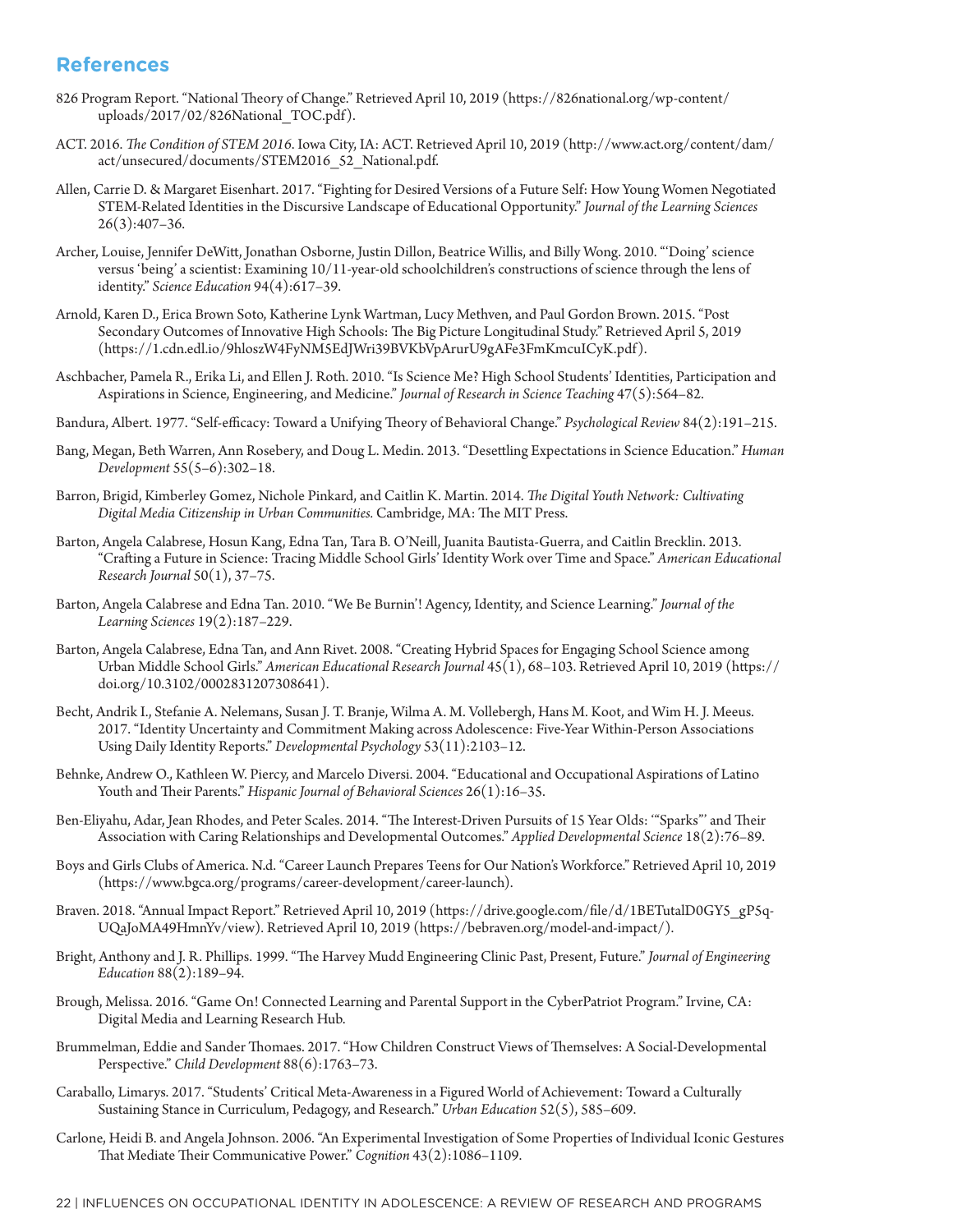- Carlone, Heidi B., Angela Johnson, and Catherine M. Scott. 2015. "Agency amidst Formidable Structures: How Girls Perform Gender in Science Class." *Journal of Research in Science Teaching* 52(4):474–88.
- Carlone, Heidi B., Catherine M. Scott, and Cassi Lowder. 2014. "Becoming (Less) Scientific: A Longitudinal Study of Students' Identity Work from Elementary to Middle School Science." *Journal of Research in Science Teaching* 51(7):836–69.
- Carter, James R. 2008. "Dora the Explorer: Preschool Geographic Educator." *Journal of Geography* 107(3):77–86.
- Catterall, James S. and Kylie A. Peppler. 2007. "Learning in the Visual Arts and the Worldviews of Young Children." *Cambridge Journal of Education* 37(4):543–60.
- Collins, Sarah, Whitney Davis-Molin, and David Conley. 2013. "Journey toward Deeper Learning." Portland, OR: Inflexion. Retrieved April 10, 2019 (https://www.inflexion.org/journey-toward-deeper-learning/).
- Couragion. 2018. "Couragion Results and Broader Impact." Retrieved April 10, 2019 (https://www.couragion.com/proof/).
- Craik, Kenneth J. W. 1943. *The Nature of Explanation.* Cambridge, England: Cambridge University Press.
- CyberPatriot. 2017. "CyberPatriot Impact Report." Retrieved April 10, 2019 (https://www.uscyberpatriot.org/Documents/ Fact Sheets/Impact Report 2017.pdf).
- Diamond, Judy, Mark St. John, Beth Cleary, and Darlene Librero. 1987. "The Exploratorium's Explainer Program: The Long-Term Impact on Teenagers Teaching Science to the Public." *Science Education* 71(5):643–56.
- Diaz Soto, Lourdes. 1989. "Relationship between Home Environment and Intrinsic Versus Extrinsic Orientation of Higher Achieving and Lower Achieving Puerto Rican Children. *Educational Research Quarterly* 13(1):22–36.
- Diemer, Matthew A. 2007. "Parental and School Influences upon the Career Development of Poor Youth of Color." *Journal of Vocational Behavior* 70(3):502–24.
- DuBow, Wendy, Ruthe Farmer, Zhen Wu, and Malia Fredrickson. 2013. "Bringing Young Women into Computing through the NCWIT Aspirations in Computing Program." *Communications of the ACM* 56(12):34–7.
- Dweck, Carol S. 2006. Mindset: The New Psychology of Success. New York: Random House.
- Eccles, Jacquelynne S. 2005. "Subjective Task Value and the Eccles et al. Model of Achievement-Related Choices." Pp. 105–21 in *Handbook of Competence and Motivation*, edited by A. J. Elliot and C. S. Dweck. New York: Guilford Press.
- Emdin, Christopher. 2011. "Moving beyond the Boat without a Paddle: Reality Pedagogy, Black Youth, and Urban Science Education." *The Journal of Negro Education* 80(3):284–95.
- Erete, Sheena, Caitlin K. Martin, and Nichole Pinkard. 2016. "Digital Youth Divas: A Program Model for Increasing Knowledge, Confidence, and Perceptions of Fit in STEM amongst Black and Brown Middle School Girls." Pp. 152–73 in *Moving Students of Color from Consumers to Producers of Technology*, edited by Y. A. Rankin and J. O. Thomas. Hershey, PA: IGI Global.
- Flagg, Barbara. 2010. "Summative Evaluation of SciGirls Television Series." Bellport, NY: Multimedia Research. Retrieved April 10, 2019 (http://www.scigirlsconnect.org/wp-content/uploads/2016/06/Full-Report-11.pdf).
- Generation. 2018. "Our Impact." Retrieved April 10, 2019 (https://www.generation.org/impact/).
- Girl Scouts of the USA. 2016. "How Girl Scout STEM Programs Benefit Girls." New York: Girls Scouts of the USA. Retrieved April 10, 2019 (https://www.girlscouts.org/content/dam/girlscouts-gsusa/forms-and-documents/about-girl-scouts/ research/How\_Girl\_Scout\_STEM\_Programs\_Benefit\_Girls\_GSRI\_2016.pdf).
- Godfrey, Erin B., Carlos E. Santos, and Esther Burson. 2017. "For Better or Worse? System-Justifying Beliefs in Sixth-Grade Predict Trajectories of Self-Esteem and Behavior Across Early Adolescence." *Child Development* 90(1):180–95.
- Gonzalez, Norma, Luis C. Moll, and Cathy Amanti, eds. 2005. *Funds of Knowledge: Theorizing Practices in Households, Communities, and Classrooms.* Mahwah, NJ: Lawrence Erlbaum.
- Gupta, Preeti and Jennifer Negron. 2017. "There Is No 'Off Button' to Explaining: Theorizing Identity Development in Youth Who Work as Floor Facilitators." Pp. 153–68 in *Preparing Informal Science Educators: Perspectives from Science Communication and Education*, edited by P. Patrick. Cham, Switzerland: Springer.
- Gurn, Alex, Kristin Bass, and Julia Hazer. 2017. "STEM Media That Matters: Summative Evaluation of Youth Radio's Innovation Lab." San Francisco, CA: Rockman et al.
- Gutiérrez, Kris D. and Barbara Rogoff. 2003. "Cultural Ways of Learning: Individual Traits or Repertoires of Practice." *Educational Researcher* 32(5):19–25.
- Haddad, Eileen, Chuansheng Chen, and Ellen Greenberger. 2011. "The Role of Important Non-Parental Adults (VIPs) in the Lives of Older Adolescents: A Comparison of Three Ethnic Groups." *Journal of Youth and Adolescence* 40(3):310–19.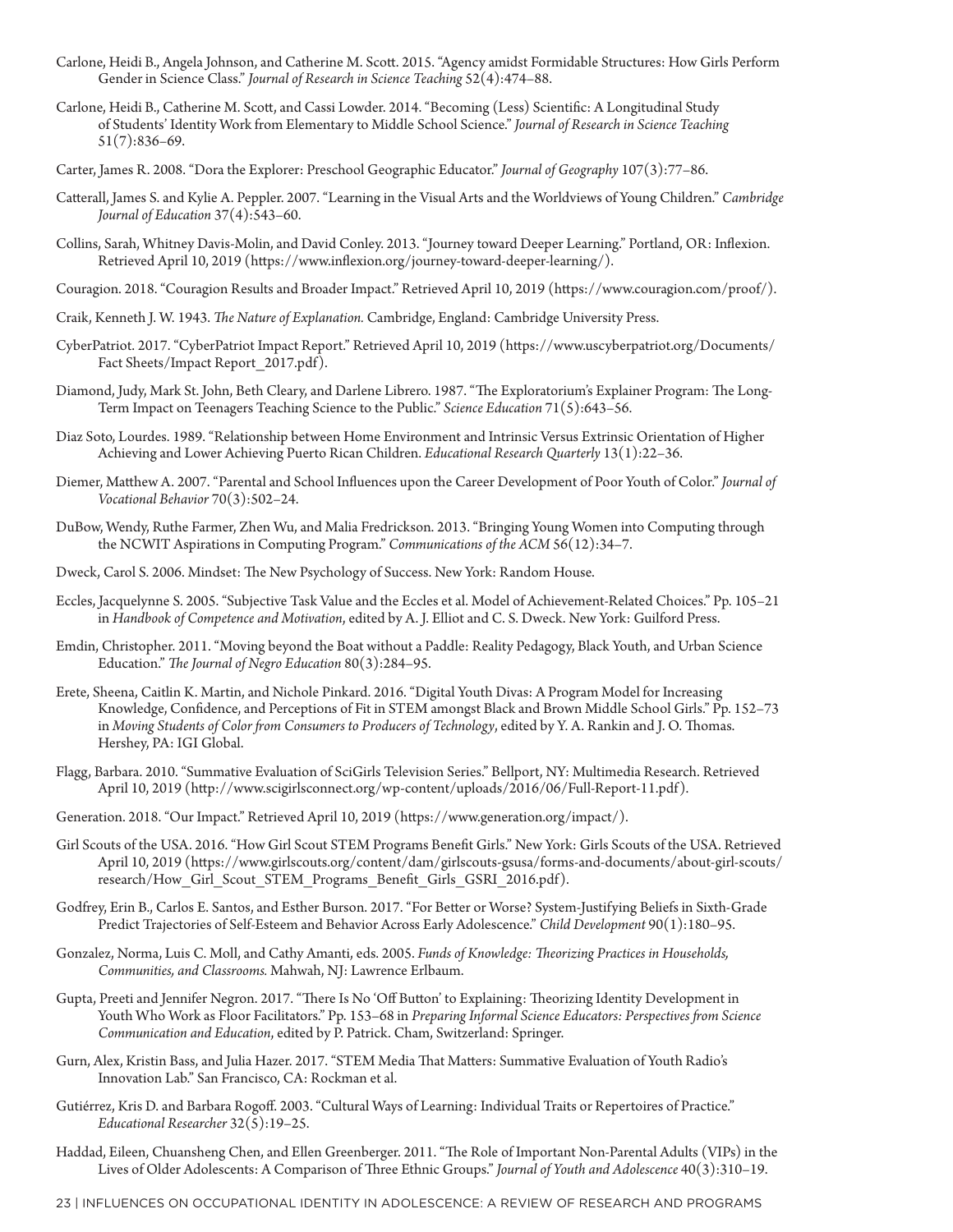- Harackiewicz, Judith M., Christopher S. Rozek, Chris S. Hulleman, and & Janet S. Hyde. 2012. "Helping Parents Motivate Adolescents in Mathematics and Science: An Experimental Test." *Psychological Science* 23(8):899–906.
- Ito, Mizuko, Crystle Martin, Rachel Cody Pfister, Matthew H. Rafalow, Katie Salen, and Amanda Wortman. 2018. *Affinity Online: How Connection and Shared Interest Fuel Learning*. New York: NYU Press.
- Jodl, Kathleen, Alice Michael, Oksana Malanchuk, Jacquelynne S. Eccles, and Arnold Sameroff. 2001. "Parents' Roles in Shaping Early Adolescents' Occupational Aspirations." *Child Development* 72(4):1247–65.
- Johnson-Laird, Philip N. 1980. "Mental Models in Cognitive Science." *Cognitive Science* 4(1):71–115.
- Jones, Brett D., Chosang Tendhar, and Marie C. Paretti. 2016. "The Effects of Students' Course Perceptions on Their Domain Identification, Motivational Beliefs, and Goals." *Journal of Career Development* 43(5):383–97.
- Kang, Hosun, Angela Calabrese Barton, Edna Tan, Sandra D. Simpkins, and Chandler Turner. 2019. "How Do Middle School Girls of Color Develop STEM Identities? Middle School Girls' Participation in Science Activities and Identification with STEM Careers." *Science and Education* 103(2):418–39.
- Keys, Jobia. 2016. "Doc McStuffins and Dora the Explorer: Representations of Gender, Race, and Class in US Animation." *Journal of Children and Media* 10(3):355–68.
- Lareau, Annette. 2003. *Unequal Childhoods: Class, Race and Family Life*. Los Angeles, CA: University of California Press.
- Larson, Kiley, Mizuko Ito, Eric Brown, Mike Hawkins, Nichole Pinkard, and Penny Sebring. 2013. "Safe Space and Shared Interests: YOUmedia Chicago as a Laboratory for Connected Learning." Irvine, CA: Connected Learning Lab. Retrieved April 10, 2019 (https://clalliance.org/wp-content/uploads/2018/05/SAFE-SPACE-final-with-addenda. pdf).
- Lave, Jean and Etienne Wenger. 1991. *Situated Learning: Legitimate Peripheral Participation.* Cambridge, England: Cambridge University Press.
- Lee, Carol. 2007. Culture, Literacy, and Learning: *Taking Bloom in the Midst of the Whirlwind.* New York: Teachers College Press.
- Lemke, Jay. 2000. "Across the Scales of Time: Artifacts, Activities, and Meanings in Ecosocial Systems." *Mind, Culture, and Activity* 7(4):273–90.
- Lent, Robert W., Gail Hackett, and Steven D. Brown. 1999. "A Social Cognitive View of School-to-Work Transition." *The Career Development Quarterly* 47(4):297–311.
- Linzer, Danielle and Mary Ellen Munley. 2015. Room to Rise: *The Lasting Impact of Intensive Teen Programs in Art Museums.* New York: The Whitney Museum of Art.
- Long, Leroy L. and Joel Alejandro Mejia. 2016. "Conversations about Diversity: Institutional Barriers for Underrepresented Engineering Students." *Journal of Engineering Education* 105(2):211–8.
- Lundgren, Kirsten. 2018. "How TechHire Oakland Helps Underserved Residents of Color Break into Tech." Medium. Retrieved April 10, 2019 (https://medium.com/@TechHireOakland/how-techhire-oakland-helps-underservedresidents-of-color-break-into-tech-c63e32e22ed7).
- Mahmoudi, Setareh, Kurt Squire, and Mizuko Ito. 2018. "An Asset-based Approach to CS Equity: Ethnographic Research on Google igniteCS." Internal Report. Irvine, CA: Connected Learning Lab.
- Maltese Adam V. and Robert H. Tai. 2010. "Eyeballs in the Fridge: Sources of Early Interest in Science." *International Journal of Science Education* 32(5):669–85.
- MDRC. 2018. "CareerWise Colorado Study." Retrieved April 10, 2019 (https://www.mdrc.org/project/careerwise-coloradostudy#design-site-data-sources).
- Melchior, Alan, Faye Cohen, Tracy Cutter, and Thomas Leavitt. 2005. *More Than Robots: An Evaluation of the FIRST Robotics Competition Participant and Institutional Impacts.* Waltham, MA: Brandeis University.
- Mielke, Monica and Alisha Butler. 2013. "4-H Science Initiative: Youth Engagement, Attitudes, and Knowledge Study." Washington, DC: Policy Studies Association. Retrieved April 10, 2019 (https://4-h.org/wp-content/ uploads/2016/02/Year-3-YEAK-Full-Report.pdf).
- Moll, Luis C., Cathy Amanti, Deborah Neff, and Norma Gonzalez. 1992. "Funds of Knowledge for Teaching: Using a Qualitative Approach to Connect Homes and Classrooms." *Theory into Practice* 31(2):132–41. Retrieved April 10, 2019 (https://www.csun.edu/~sb4310/Lessondesigncourse/funds of knowledge.pdf).
- Morrell, Ernest. 2007. *Critical Literacy and Urban Youth: Pedagogies of Access, Dissent, and Liberation.* London, England: Routledge.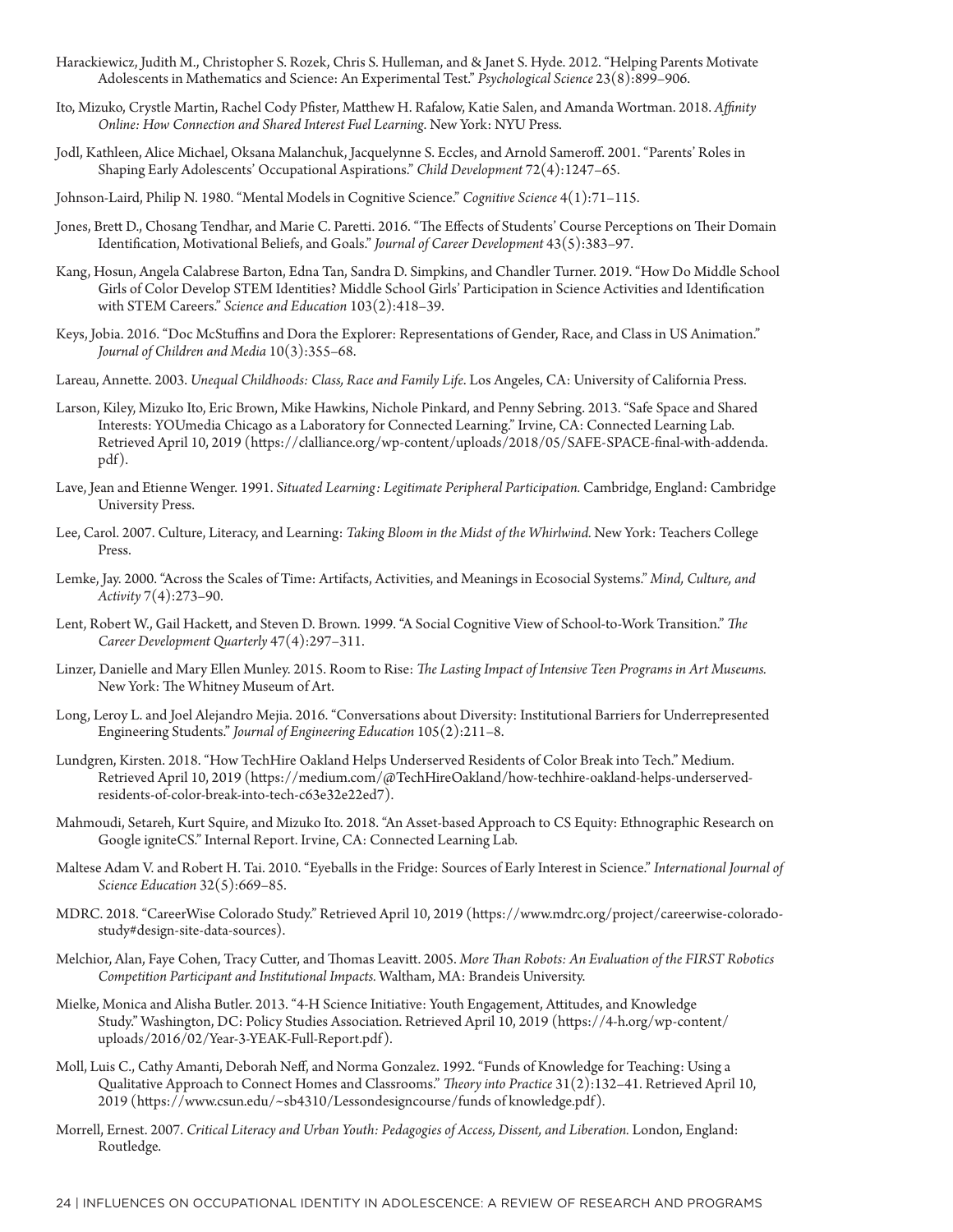- Muenks, Katherine, Allan Wigfield, Ji Seung Yang, and Colleen R. O'Neal. 2017. "How True Is Grit? Assessing Its Relations to High School and College Students' Personality Characteristics, Self-Regulation, Engagement, and Achievement." *Journal of Educational Psychology* 109(5):599–620.
- Myers, Karen K., Jody L. S. Jahn, Bernadette M. Gailliard, and Kimberley Stoltzfus. 2011. "Vocational Anticipatory Socialization (VAS): A Communicative Model of Adolescents' Interests in STEM." *Management Communication Quarterly* 25(1):87–120.
- Nasir, Na'ilah Suad and Sepehr Vakil. 2017. "STEM-focused Academies in Urban Schools: Tensions and Possibilities." *Journal of the Learning Sciences* 26(3):376–406.
- National Commission on Excellence in Education. 1983. "A Nation at Risk: The Imperative for Educational Reform." *The Elementary School Journal* 84(2):113–30.
- O'Keeffe, Moira. 2013. "Lieutenant Uhura and the Drench Hypothesis: Diversity and the Representation of STEM Careers." *International Journal of Gender, Science and Technology* 5(1):4–24.
- Orr, Julian E. (1996). *Talking about Machines: An Ethnography of a Modern Job.* Ithaca, NY: Cornell University Press.
- Osborne, Jonathan, Shirley Simon, and Sue Collins. 2003. "Attitudes towards Science: A Review of the Literature and Its Implications." *International Journal of Science Education* 25(9):1049–79. Retrieved April 10, 2019 (https://doi.org/10. 1080/0950069032000032199).
- Palmer, Sylvia and Larry A. Cochran. 1988. Parents as Agents of Career Development. *Journal of Counseling Psychology*  $35(1):71-6.$
- Perry, Justin C. and Ryan Raeburn. 2017. "Possible Selves among Urban Youth." *Journal of Career Development* 44(6):544–56.
- Pike, Gary and Kirsten Robbins. 2014. "Using Propensity Scores to Evaluate Education Programs." Paper presented at the annual meeting of the Indiana Association for Institutional Research, Indiana University-Purdue University, Indianapolis.
- Price, C. Aaron, Faith Kares, Gloria Segovia, and Aerika Brittian Loyd. 2018. "Staff Matter: Gender Differences in Science, Technology, Engineering or Math (STEM) Career Interest Development in Adolescent Youth." *Applied Developmental Science.* Retrieved April 10, 2019 (https://doi.org/10.1080/10888691.2017.1398090).
- Qian, Zhenchao and Sampson Lee Blair. 1999. "Racial/Ethnic Differences in Educational Aspirations of High School Seniors." *Sociological Perspectives* 42(4):605–25.
- Raposa, Elizabeth B., Jean Rhodes, and Lauren E. W. Olsho. 2019. "Birds of a Feather: Is Matching Based on Shared Interests and Characteristics Associated with Longer Youth Mentoring Relationships?" *Journal of Community Psychology* 47(2):385–97.
- Roque, Ricarose Vallarta. 2016. "Family Creative Learning: Design Structures to Engage Kids and Parents as Computational Creators." PhD thesis, Program in Media Arts and Sciences, Massachusetts Institute of Technology, Cambridge, MA. Retrieved April 10, 2019 (https://dspace.mit.edu/handle/1721.1/107577).
- Roque, Ricarose, Karina Lin, and Richard Liuzzi. 2016. "'I'm Not Just a Mom': Parents Developing Multiple Roles in Creative Computing." Pp. 663–71 in *Transforming Learning, Empowering Learners: Proceedings of the 12th International Conference of the Learning Sciences*, ICLS 2016, Vol. 1. Singapore: International Society of the Learning Sciences. Retrieved April 10, 2019 (https://repository.isls.org//handle/1/177).
- Roysircar, Gargi, John Carey, and Sorie Koroma. 2010. "Asian Indian College Students' Science and Math Preferences: Influences of Cultural Contexts." *Journal of Career Development* 36(4):324–47.
- Sandefur, Gary D. 1998. "Race, Ethnicity, Families, and Education." Pp. 49–70 in *Resiliency in Native American and Immigrant Families. Vol 2, Resiliency in Families Series*, edited by H. I. McCubbin, E. A. Thompson, Anne I. Thompson, and J. E. Fromer. Thousand Oaks, CA: Sage.
- Schwartz, Sarah E. O., Stella S. Kanchewa, Jean E. Rhodes, Evan Cutler, and Jessica L. Cunningham. 2016. "'I Didn't Know You Could Just Ask :' Empowering Underrepresented College-Bound Students to Recruit Academic and Career Mentors." *Children and Youth Services Review* 64:51–9.
- Schwartz, Sarah E. O., Stella S. Kanchewa, Jean E. Rhodes, Grace Gowdy, Abigail M. Stark, John Paul Horn, McKenna Parnes, and Renée Spencer. 2018. "'I'm Having a Little Struggle with This, Can You Help Me Out?': Examining Impacts and Processes of a Social Capital Intervention for First-Generation College Students." *American Journal of Community Psychology* 61(1–2):166–78.
- Shen, Frances C., Kelly Yu-Hsin Liao, W. Todd Abraham, and Chih Yuan Weng. 2014. "Parental Pressure and Support toward Asian Americans' Self-Efficacy, Outcome Expectations, and Interests in Stereotypical Occupations: Living Up to Parental Expectations and Internalized Stereotyping as Mediators." *Journal of Counseling Psychology* 61(2):241–52.